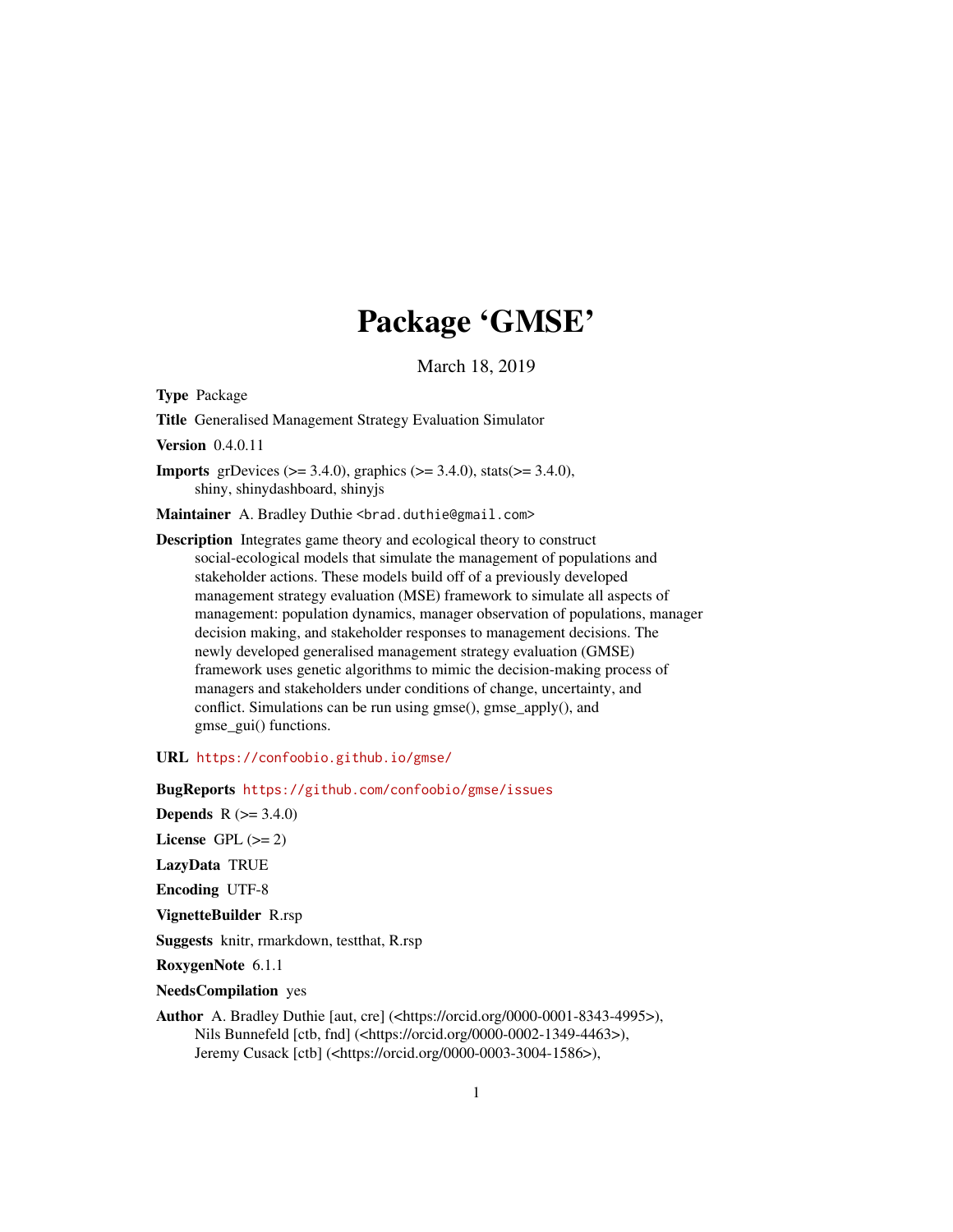```
Isabel Jones [ctb] (<https://orcid.org/0000-0002-8361-1370>),
Jeroen Minderman [ctb] (<https://orcid.org/0000-0002-8451-5540>),
Erlend Nilsen [ctb] (<https://orcid.org/0000-0002-5119-8331>),
Rocio Pozo [ctb] (<https://orcid.org/0000-0002-7546-8076>),
Sarobidy Rakotonarivo [ctb] (<https://orcid.org/0000-0002-8032-1431>),
Bram Van Moorter [ctb] (<https://orcid.org/0000-0002-3196-1993>)
```
Repository CRAN

Date/Publication 2019-03-18 13:33:30 UTC

# R topics documented:

| 3              |
|----------------|
| 3              |
| $\overline{4}$ |
| 5              |
| $\overline{7}$ |
| 8              |
| 9              |
| 9              |
| 18             |
| 21             |
| 22             |
| 23             |
| 23             |
| 24             |
| 25             |
| 26             |
| 27             |
| 27             |
| 28             |
| 29             |
| 30             |
| 31             |
| 32             |
| 33             |
| 34             |
| 35             |
| 36             |
| 36             |
| 37             |
| 38             |
|                |

**Index** [39](#page-38-0)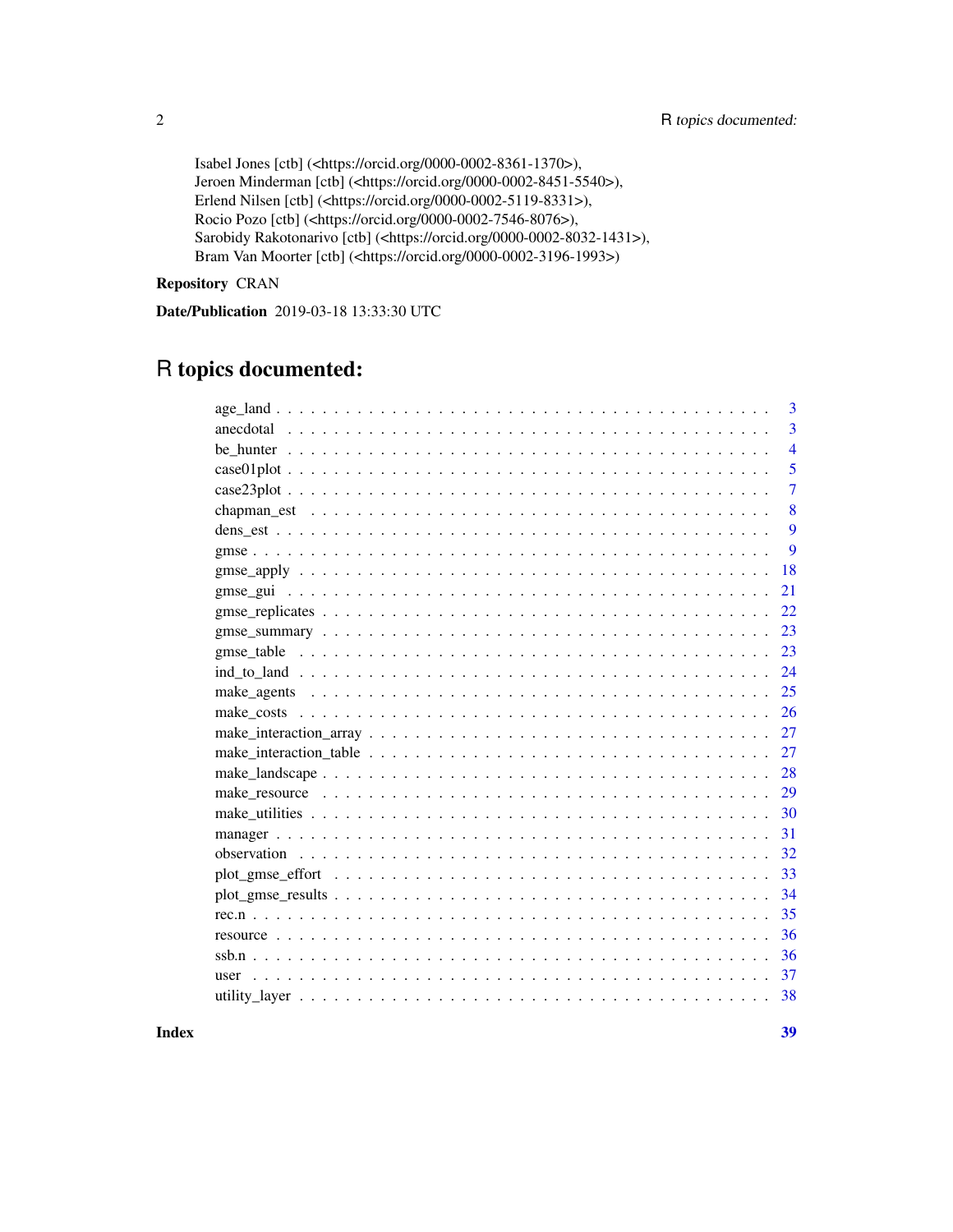<span id="page-2-0"></span>

Determines how the landscape will change over the course of one time step. For now, simply reverts a specified layer back to its original values In other words, e.g., crops are annual and regrow undamaged each year.

#### Usage

age\_land(LAND, landscape\_ini, layer)

# Arguments

| LAND          | The name of the landscape being changed           |
|---------------|---------------------------------------------------|
| landscape_ini | The name of the original landscape replacing      |
| laver         | The layer that is being affected on the landscape |

#### Value

the\_land with one layer reset to its original cell values

# Examples

```
## Not run:
LANDSCAPE_r <- age_land(LAND = LANDSCAPE_r, landscape_ini = LANDSCAPE_INI,
layer = 2);
```
## End(Not run)

anecdotal *Anecdotal model*

#### Description

A simulation of how many resources of a particular type are in the vicinity of each agent – this produces a kind of anecdotal evidence for each agent around their circle of view. It also potentially moves the agents during a time step.

#### Usage

```
anecdotal(RESOURCES = NULL, LAND = NULL, PARAS = NULL,AGENTS = NULL, res\_type = 1, sample = 1, agent\_type = 0,
 type\_cat = 1, move_agents = FALSE, model = "IBM")
```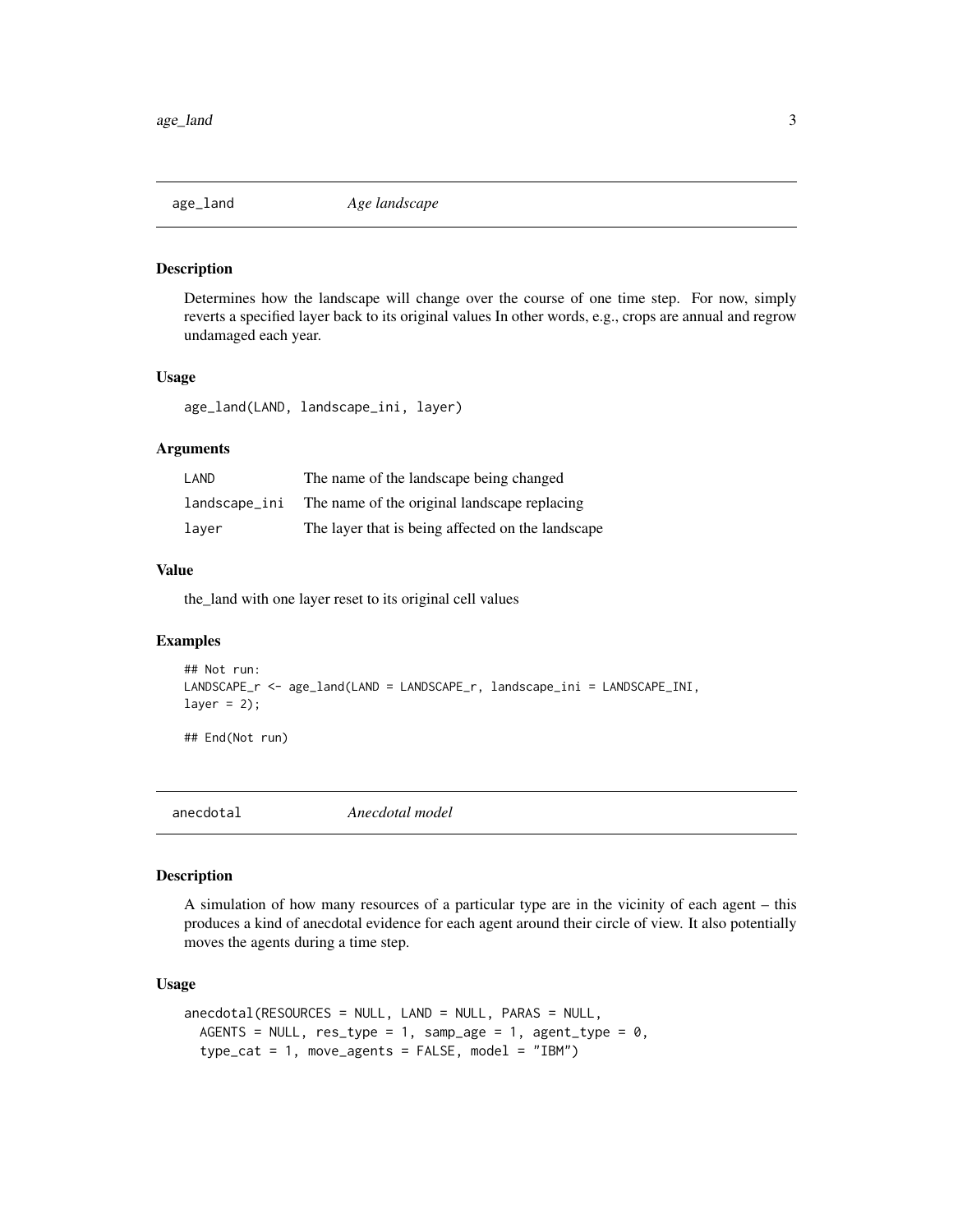#### <span id="page-3-0"></span>**Arguments**

| <b>RESOURCES</b> | The resources array produced by the resource function within GMSE                                                                                                                       |
|------------------|-----------------------------------------------------------------------------------------------------------------------------------------------------------------------------------------|
| LAND             | The landscape array on which interactions between resources and agents occur                                                                                                            |
| <b>PARAS</b>     | The vector of parameters that hold global and dynamic parameter values used<br>by GMSE                                                                                                  |
| <b>AGENTS</b>    | The array of agents produced in the main gmse() function                                                                                                                                |
| res_type         | The type of resources being observed (default = $1$ )                                                                                                                                   |
| samp_age         | Minimum age of the resource being sampled (default $= 1$ )                                                                                                                              |
| agent_type       | The type of agent doing the observing (default $= 0$ )                                                                                                                                  |
| type_cat         | The category of agent type (first 4 columns) doing observing; this will almost<br>always be 1, so type 0 agents (managers, of which there is always one by default)<br>will be affected |
| move_agents      | Whether or not agents are moved during the run of anecodtal                                                                                                                             |
| model            | The type of model being applied (Currently only individual-based $-$ i.e., 'agent-<br>based' – models are allowed)                                                                      |

#### Value

The anecdotal function outputs an R list that includes two separate arrays, including (1) a new AGENTS array and (3) a new PARAS array, each of which might be affected by the anecdotal function. The new arrays can then be read back into the broader GMSE function, thereby affecting the input into the management, user, resource, and observation models.

#### Examples

```
## Not run:
AGENTS_NEW <- anecdotal(RESOURCES = RESOURCES, LAND = LANDSCAPE_r,
PARAS = paras, AGENTS = AGENTS, res_type = 1, samp_age = rma, agent_type = -1,
type\_cat = 1, move_agents = mva);
```
## End(Not run)

be\_hunter *Become a hunter on the landscape*

#### Description

This function allows the user of the GMSE software to insert themselves as a hunter in the simulation, allowing them to cull some number of resources in a time step as observed by the agent whose ID is 2.

#### Usage

```
be_hunter(OBSERVATION, AGENT, RESOURCES, LAND, PARAS, view, times)
```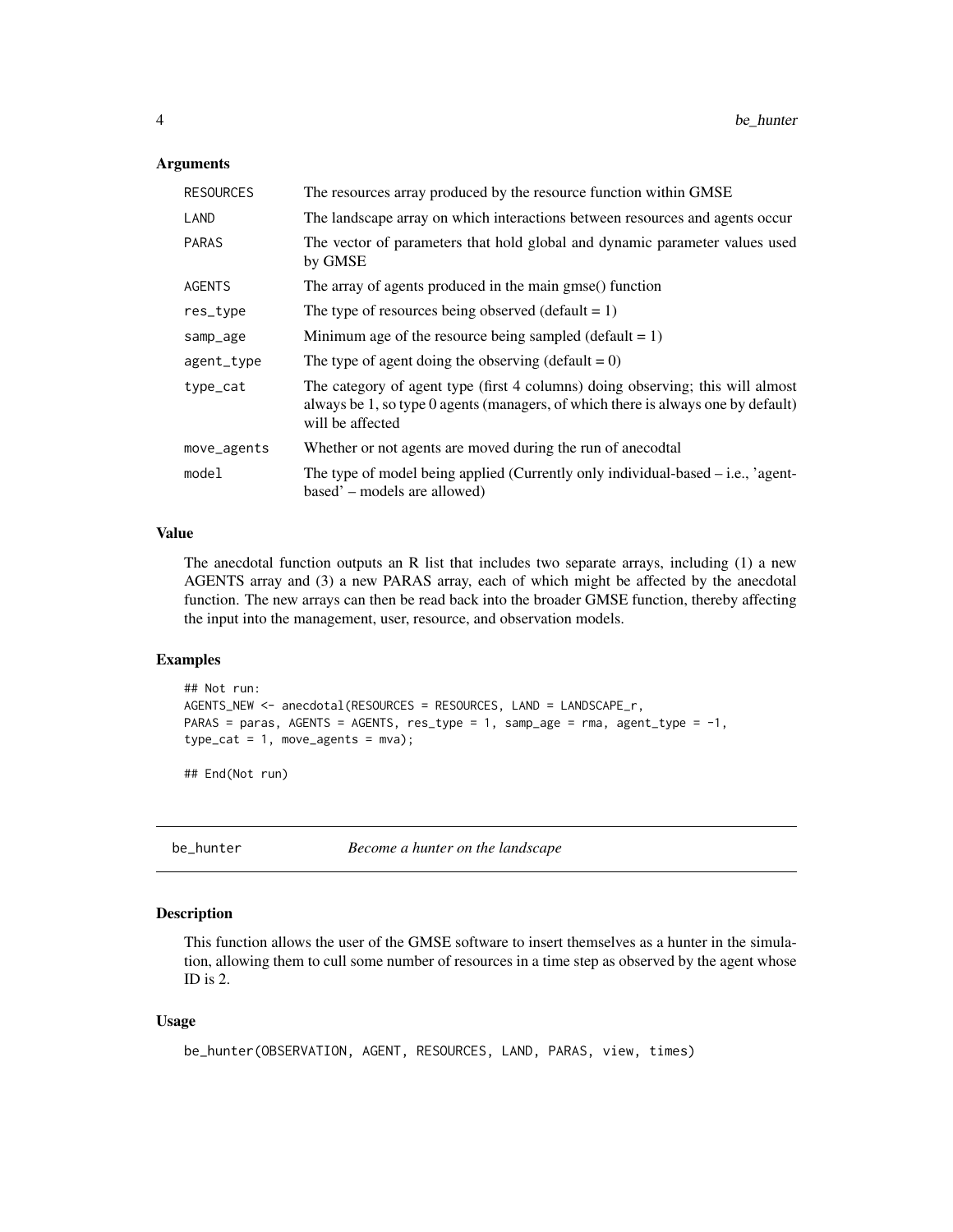# <span id="page-4-0"></span>case01plot 5

# Arguments

| OBSERVATION      | The observation array produced by the observation function within GMSE                 |
|------------------|----------------------------------------------------------------------------------------|
| AGENT            | The array of agents produced in the main gmse() function                               |
| <b>RESOURCES</b> | The resources array produced by the resource function within GMSE                      |
| LAND             | The landscape array on which interactions between resources and agents occur           |
| <b>PARAS</b>     | The vector of parameters that hold global and dynamic parameter values used<br>by GMSE |
| view             | The distance within which agents are able to observe resources on the landscape        |
| times            | The number of times that resources are observed in the observation model of<br>GMSE    |

# Value

the\_land A cols by rows landscape with randomly distributed cell types

#### Examples

```
## Not run:
HUNT_OUTCOME <- be_hunter(OBSERVATION_r, AGENTS, RESOURCES, LANDSCAPE_r,
paras, agent_view, times_observe);
```
## End(Not run)

case01plot *Plot results for density-based or mark-recapture sampling*

#### Description

Produce six panels on a plot showing resource distribution, owned land, resource dynamics and estimates, stake-holder yield, and action costs and actions made. This plot is run internally within the gmse function, and should not be used to plot results stored after running the gmse function (for this, use plot\_gmse\_results).

#### Usage

```
case01plot(res, obs, land1, land2, land3, agents, paras, ACTION, COST,
  view = NULL, times = 1)
```
#### Arguments

| res   | The resources array produced by the resource function within GMSE                                                                                                                                |
|-------|--------------------------------------------------------------------------------------------------------------------------------------------------------------------------------------------------|
| obs   | The array of resource observations from the observation model, used to estimate<br>abundance of resources                                                                                        |
| land1 | The first layer of the 3D landscape array, which indicates values of terrain for<br>plotting (as of now, terrain values have no effect on the simulation and only exist<br>for display purposes) |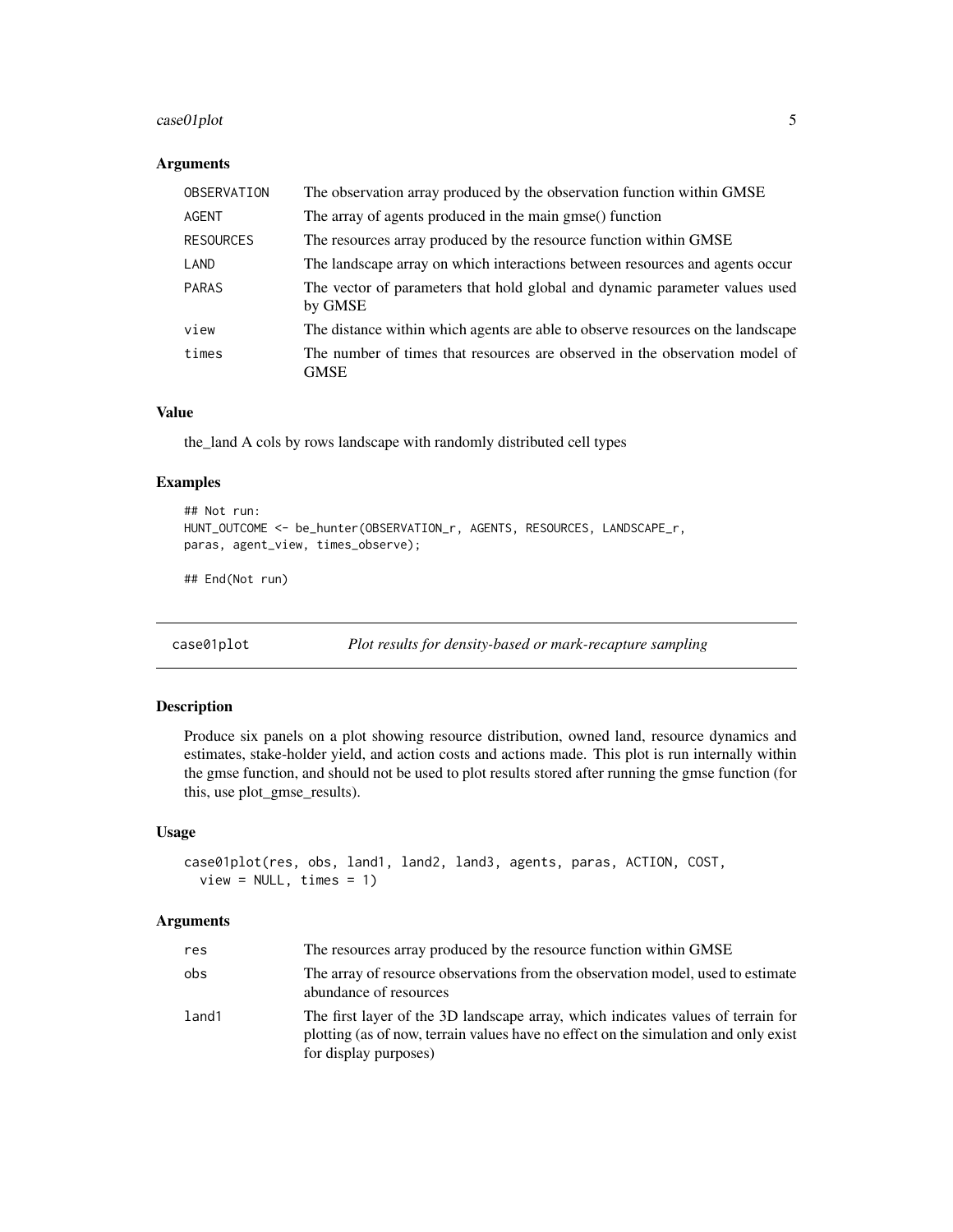| land2         | The full list showing all layers of the landscape in each time step of GMSE               |
|---------------|-------------------------------------------------------------------------------------------|
| land3         | The third layer of the 3D landscape array, which indicates agent ownership of<br>the land |
| agents        | The array of agents produced in the main gmse() function                                  |
| paras         | The vector of parameters that hold global and dynamic parameter values used<br>by GMSE    |
| <b>ACTION</b> | A three dimensional array of agent (manager and stakeholder) actions                      |
| <b>COST</b>   | A three dimensional array of cost values for agent (manager and stakeholder)<br>actions   |
| view          | The distance that an agent can see on a landscape                                         |
| times         | The number of times that resources are sampled per time step                              |

# Value

This function plots the dynamics of GMSE resource, observation, managemer, and user models in six separate sub-panels. (1) Upper left panel: Shows the locations of resources on the landscape (black dots); landscape terrain is also shown in brown, but at the moment, this is only cosmetic and does not reflect anything occurring in the model. (2) Upper right panel: Shows ownership of land by agents; land is divided proportional based on parameters set in gmse() and colours correspond with other subplots. If agent utilities and actions are restricted to land ('land\_ownership' in the gmse() function), then this gives some idea of where actions are being performed and where resources are affecting the landscape. (3) Middle left panel: Shows the actual population abundance (black solid line) and the population abundance estimated by the manager (blue solid line; shading indicates 95 percent confidence intervals) over time. The dotted red line shows the resource carrying capacity (death-based) and the dotted blue line shows the target for resource abundance as set in the gmse() function; the orange line shows the total percent yield of the landscape (i.e., 100 percent means that resources have not decreased yield at all, 0 percent means that resources have completely destroyed all yield). (4) Middle right panel: Shows the raw landscape yield for each stakeholder (can be ignored if 'land\_ownership' is FALSE) over time; colours correspond to land ownership shown in the upper right panel. (5) Lower left panel: The cost of stakeholders performing actions over time, as set by the manager. (6) Lower right panel: The total number of actions performed by all stakeholders over time.

# Examples

```
## Not run:
case01plot(res = RESOURCE_REC, obs = OBSERVATION_REC,
land1 = LANDSCAPE_r[,, 1], land2 = LANDSCAPE_REC, land3 = LANDSCAPE_r[,, 3],agents = AGENT_REC, paras = paras, ACTION = ACTION_REC, COST = COST_REC,
view = agent_view, times = times_observe);
```
## End(Not run)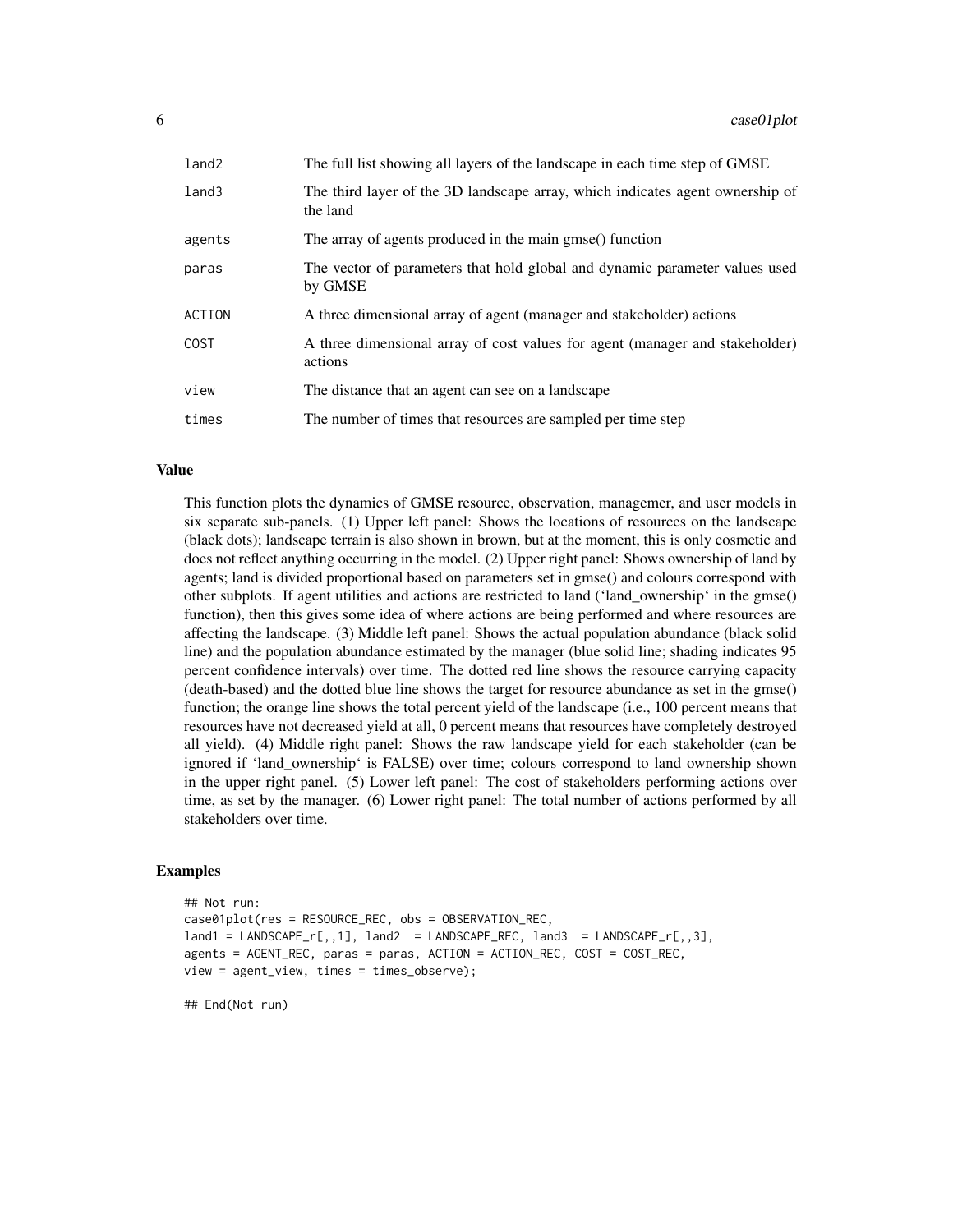<span id="page-6-0"></span>

Produce six panels on a plot showing resource distribution, owned land, resource dynamics and estimates, stake-holder yield, and action costs and actions made. This plot is run internally within the gmse function, and should not be used to plot results stored after running the gmse function (for this, use plot\_gmse\_results).

# Usage

case23plot(res, obs, land1, land2, land3, agents, paras, COST, ACTION)

#### Arguments

| res               | The resources array produced by the resource function within GMSE                                                                                                                                |
|-------------------|--------------------------------------------------------------------------------------------------------------------------------------------------------------------------------------------------|
| obs               | The array of resource observations from the observation model, used to estimate<br>abundance of resources                                                                                        |
| land1             | The first layer of the 3D landscape array, which indicates values of terrain for<br>plotting (as of now, terrain values have no effect on the simulation and only exist<br>for display purposes) |
| land <sub>2</sub> | The full list showing all layers of the landscape in each time step of GMSE                                                                                                                      |
| land3             | The third layer of the 3D landscape array, which indicates agent ownership of<br>the land                                                                                                        |
| agents            | The array of agents produced in the main gmse() function                                                                                                                                         |
| paras             | The vector of parameters that hold global and dynamic parameter values used<br>by GMSE                                                                                                           |
| <b>COST</b>       | A three dimensional array of cost values for agent (manager and stakeholder)<br>actions                                                                                                          |
| ACTION            | A three dimensional array of agent (manager and stakeholder) actions                                                                                                                             |

#### Value

This function plots the dynamics of GMSE resource, observation, managemer, and user models in six separate sub-panels. (1) Upper left panel: Shows the locations of resources on the landscape (black dots); landscape terrain is also shown in brown, but at the moment, this is only cosmetic and does not reflect anything occurring in the model. (2) Upper right panel: Shows ownership of land by agents; land is divided proportional based on parameters set in gmse() and colours correspond with other subplots. If agent utilities and actions are restricted to land ('land\_ownership' in the gmse() function), then this gives some idea of where actions are being performed and where resources are affecting the landscape. (3) Middle left panel: Shows the actual population abundance (black solid line) and the population abundance estimated by the manager (blue solid line) over time. The dotted red line shows the resource carrying capacity (death-based) and the dotted blue line shows the target for resource abundance as set in the gmse() function; the orange line shows the total percent yield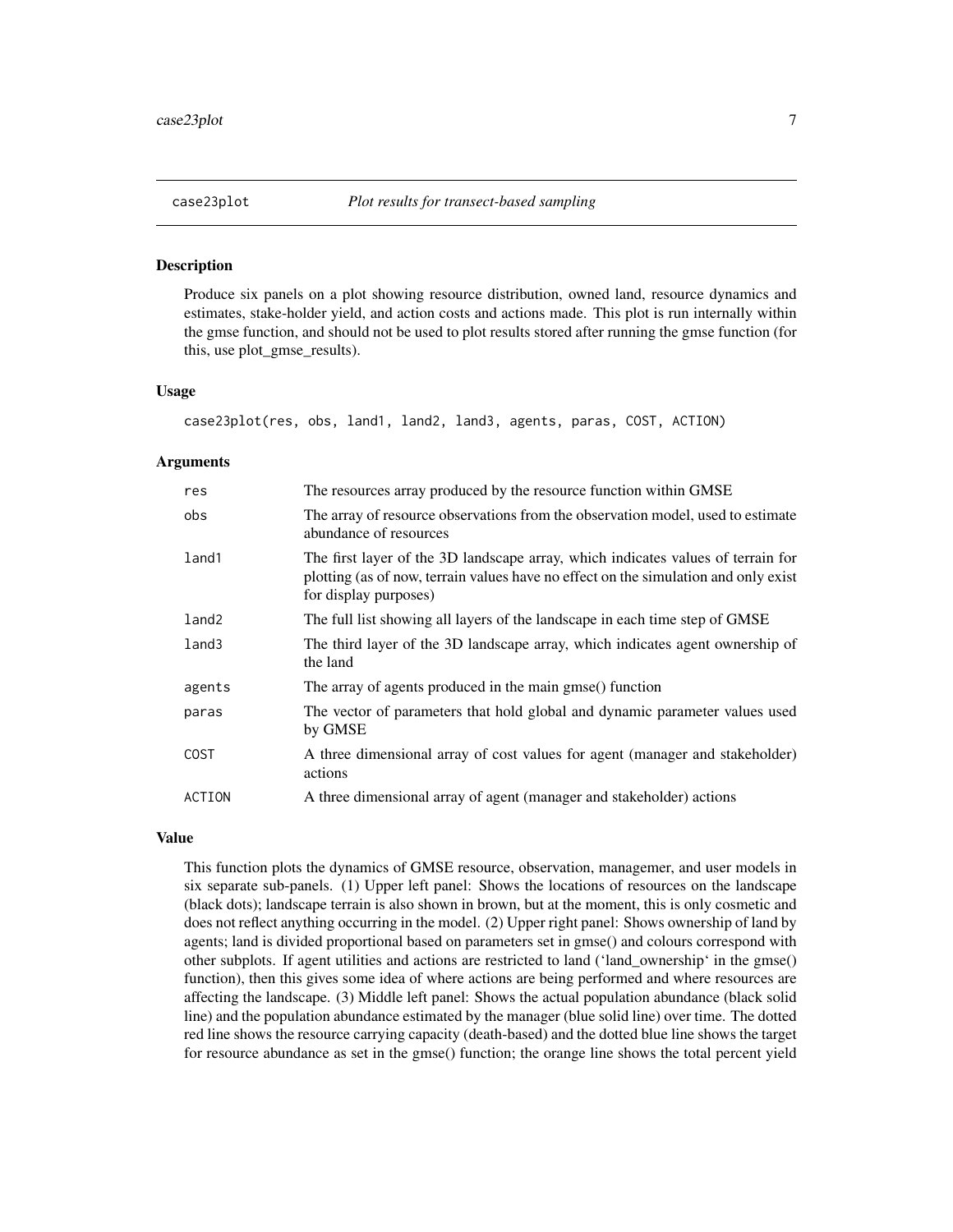of the landscape (i.e., 100 percent means that resources have not decreased yield at all, 0 percent means that resources have completely destroyed all yield). (4) Middle right panel: Shows the raw landscape yield for each stakeholder (can be ignored if 'land ownership' is FALSE) over time; colours correspond to land ownership shown in the upper right panel. (5) Lower left panel: The cost of stakeholders performing actions over time, as set by the manager. (6) Lower right panel: The total number of actions performed by all stakeholders over time.

#### Examples

```
## Not run:
case23plot(res = RESOURCE_REC, obs = OBSERVATION_REC,
land1 = LANDSCAPE_r[,, 1], land2 = LANDSCAPE_REC, land3 = LANDSCAPE_r[,, 3],
agents = AGENT_REC, COST = COST_REC, ACTION = ACTION_REC, paras = paras);
## End(Not run)
```
chapman\_est *Chapman estimator of mark-recapture*

#### **Description**

Estimates population size using simulated mark-recapture data produced by the observation model of GMSE.

#### Usage

chapman\_est(observation, paras)

#### Arguments

| observation | The array of resource observations from the observation model, used to estimate<br>abundance of resources |
|-------------|-----------------------------------------------------------------------------------------------------------|
| paras       | The vector of parameters that hold global and dynamic parameter values used<br>by GMSE                    |

#### Value

The Chapman estimator (which is also performed GMSE in the manager function) returns a list that includes resource population size estimates along with 95

#### Examples

```
## Not run:
analysis <- chapman_est(observation=obs_t, paras = paras);
```
## End(Not run)

<span id="page-7-0"></span>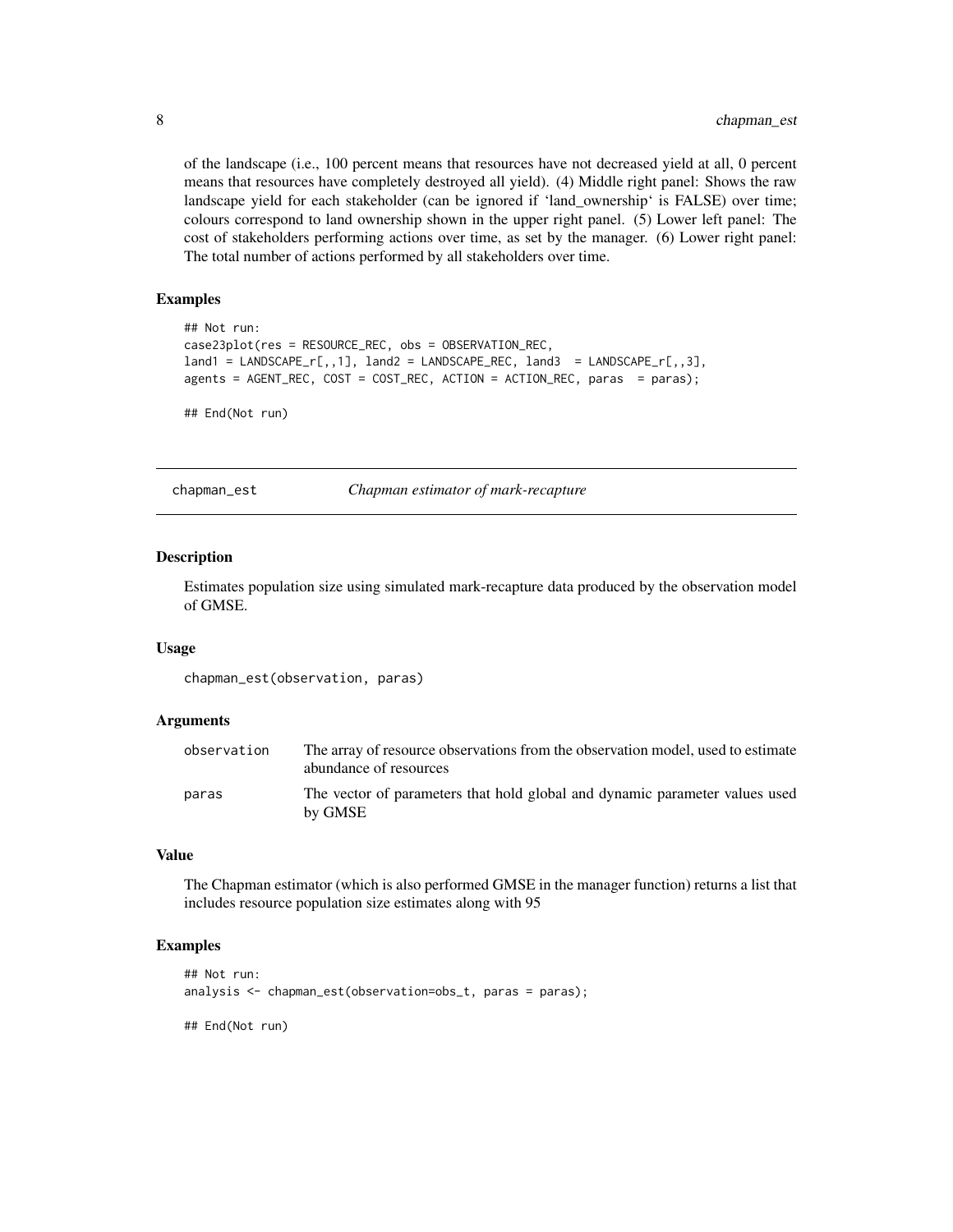<span id="page-8-0"></span>

Estimates population size using simulated data produced by the observation model of GMSE – it assumes that the density of resources observed on the subset of the landscape sampled equals the density on the whole landscape.

### Usage

```
dens_est(observation, paras, view = view, land = land)
```
#### Arguments

| observation | The array of resource observations from the observation model, used to estimate<br>abundance of resources   |
|-------------|-------------------------------------------------------------------------------------------------------------|
| paras       | The vector of parameters that hold global and dynamic parameter values used<br>by GMSE                      |
| view        | This parameter determines the distance around an agent's location within which<br>it can observe resources. |
| land        | The landscape array on which interactions between resources and agents occur                                |

# Value

The density estimator (which is also performed GMSE in the manager function) returns a list that includes resource population size estimates along with 95

# Examples

```
## Not run:
analysis \leq dens_est(observation = obs_t, paras = paras, view = view,
land = land1;
```
## End(Not run)

gmse *GMSE simulation*

# Description

The gmse function is the the primary function to call to run a simulation. It calls other functions that run resource, observation, management, and user models in each time step. Hence while individual models can be used on their own, gmse() is really all that is needed to run a simulation.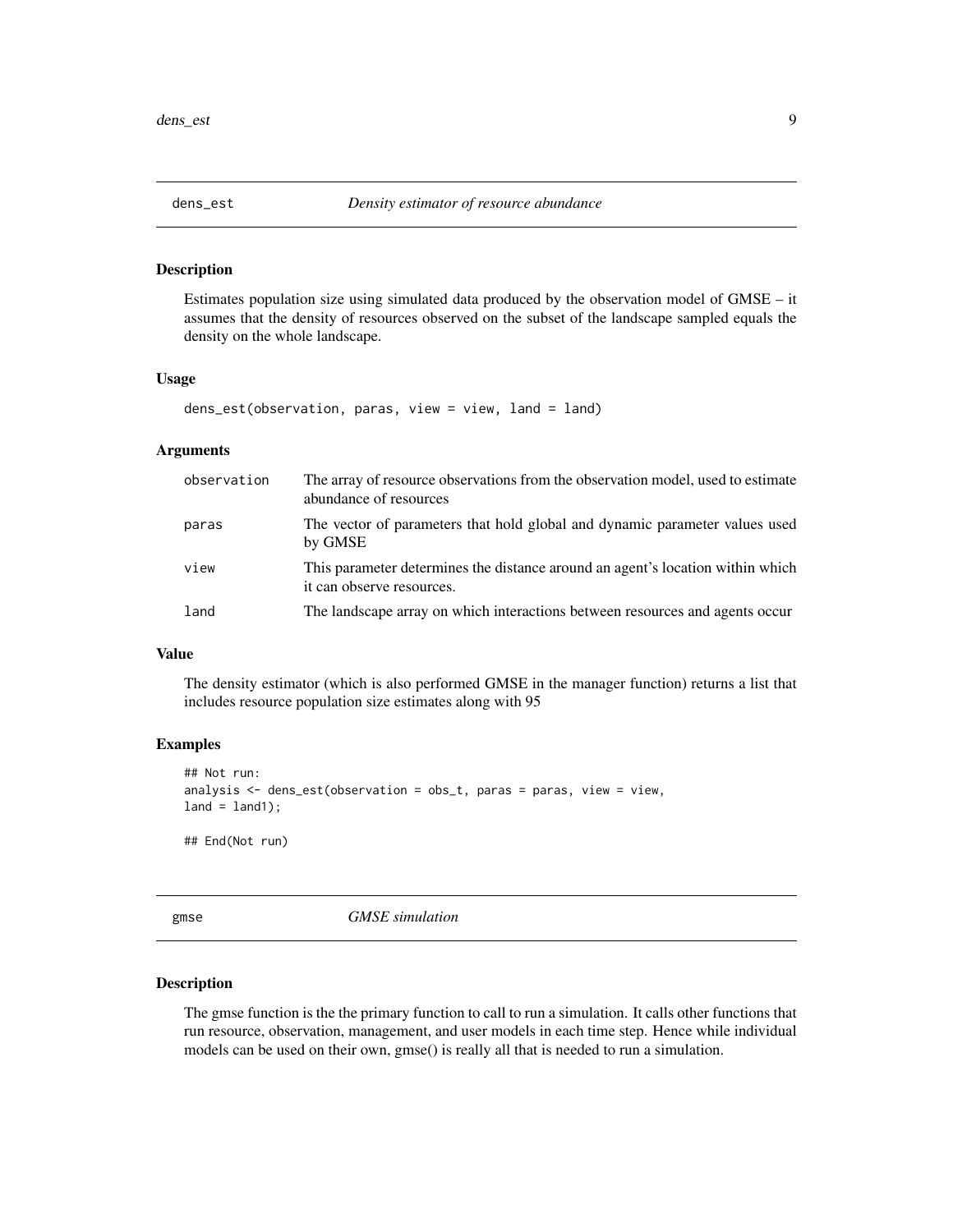#### Usage

```
gmse(time_max = 100, land_dim_1 = 100, land_dim_2 = 100,
  res_movement = 20, remove_pr = 0, lambda = 0.3, agent_view = 10,
  agent_move = 50, res\_birth_K = 1e+05, res\_death_K = 2000,
  edge_effect = 1, res_move_type = 1, res_birth_type = 2,
  res_death_type = 2, observe_type = 0, fixed\_mark = 100,
  fixed_recapt = 500, times_observe = 1, obs_move_type = 1,
  res_min_age = 0, res_move_obs = TRUE, Euclidean_dist = FALSE,
 plotting = TRUE, hunt = FALSE, start_hunting = 95,
  res_consume = 0.5, ga_popsize = 100, ga_mingen = 40,
 ga\_seedrep = 20, ga\_sampleK = 20, ga\_chooseK = 2,
 ga_mutation = 0.1, ga_crossover = 0.1, move_agents = TRUE,
 max\_ages = 5, minimum\_cost = 10, user\_budget = 1000,
 manager_budget = 1000, manage_target = 1000, RESOURCE_ini = 1000,
  scaring = FALSE, culling = TRUE, castration = FALSE,
  feeding = FALSE, help_offspring = FALSE, tend_crops = FALSE,
  tend_crop_yld = 0.2, kill_crops = FALSE, stakeholders = 4,
 manage_caution = 1, land_ownership = FALSE, manage_freq = 1,
  converge_crit = 0.1, manager_sense = 0.9, public_land = 0,
  group_think = FALSE)
```
#### Arguments

| time_max     | This value sets the maximum number of time steps for a simulation. There are<br>no constraints for length of time that a simulation can run. The default is 100<br>time steps.                                                                                                                                                                                                                                                                                                                                                                                                                       |
|--------------|------------------------------------------------------------------------------------------------------------------------------------------------------------------------------------------------------------------------------------------------------------------------------------------------------------------------------------------------------------------------------------------------------------------------------------------------------------------------------------------------------------------------------------------------------------------------------------------------------|
| land_dim_1   | This value sets the number of cells on the x dimension of the landscape (i.e.,<br>the number of columns in the landscape array; this can also be thought of as<br>the x-axis when the landscape image is plotted). There is no maximum, but the<br>minimum dimension of a landscape is 2 cells. The default is 100 cells.                                                                                                                                                                                                                                                                            |
| land_dim_2   | This value sets the number of cells on the y dimension of the landscape (i.e.,<br>the number of columns in the landscape array; this can also be thought of as<br>the y-axis when the landscape image is plotted). There is no maximum, but the<br>minimum dimension of a landscape is 2 cells. The default is 100 cells.                                                                                                                                                                                                                                                                            |
| res_movement | This value determines how far resources move during a time step. Exact move-<br>ment is probabilistic and partly affected by 'res_move_type' settings. Under de-<br>fault settings, during each time step, resources move from zero to res_movement<br>cells away from their starting cell in any direction. Hence res_movement is the<br>maximum distance away from a resources starting cell that it can move in a time<br>step; other types of resource movement, however, interpret res_movement dif-<br>ferently to get the raw distance moved (see res_move_type). The default value<br>is 20. |
| remove_pr    | This value is the density-independent and user-independent probability of a re-<br>source being removed (e.g., dying) during a time step in the resource model.<br>Under default settings, this value is set to zero, with resource removal being de-<br>termined entirely by carrying capacity on resource survival, and by user actions.                                                                                                                                                                                                                                                           |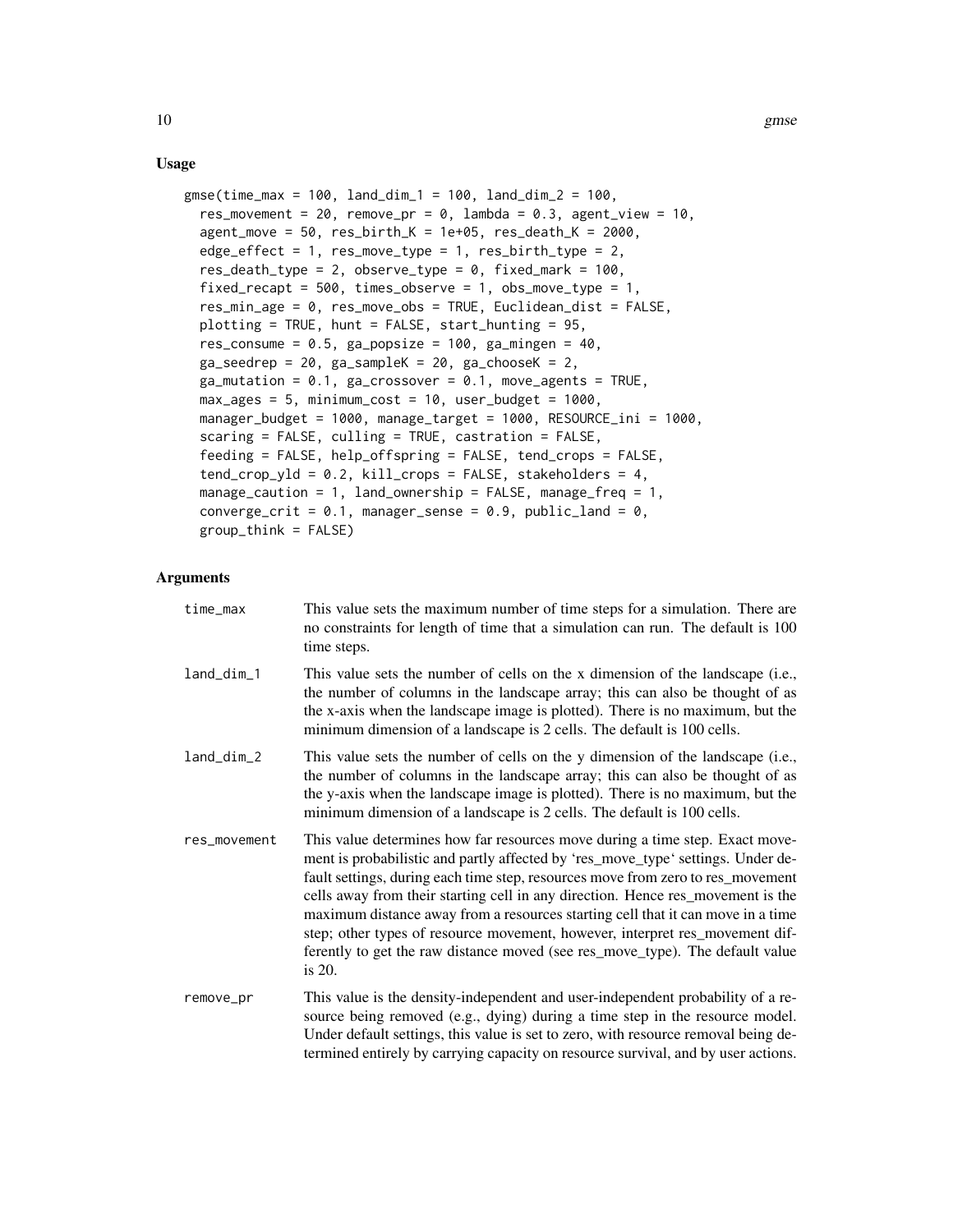gmse to the state of the state of the state of the state of the state of the state of the state of the state of the state of the state of the state of the state of the state of the state of the state of the state of the st

| lambda     | This value is the baseline population growth rate of resources. Each resource<br>in the simulation produces Poisson(lambda) offspring in one time step within<br>the resource model. The value of lambda might be increased or decreased by<br>user actions, and juvenile survival can potentially be decreased by a carrying<br>capacity placed on birth. The default value is 0.3, meaning that the average<br>resource produces one offspring every three time steps.                                                                                                                                                                                                                                                                                                                                                                                                                                                 |
|------------|--------------------------------------------------------------------------------------------------------------------------------------------------------------------------------------------------------------------------------------------------------------------------------------------------------------------------------------------------------------------------------------------------------------------------------------------------------------------------------------------------------------------------------------------------------------------------------------------------------------------------------------------------------------------------------------------------------------------------------------------------------------------------------------------------------------------------------------------------------------------------------------------------------------------------|
| agent_view | This value determines how far agents (managers and stakeholders) can see on<br>the landscape. At the moment, this affects only the sampling ability of managers<br>in the observation model for density-based and transect-based estimates of re-<br>source abundance. In these types of estimates, when managers have a higher<br>agent_view, they are capable of observing a larger area of landscape and there-<br>fore of getting a larger (in the case of density-based estimation) or more efficient<br>(in the case of transect-based estimation) sample of resources from which to esti-<br>mate total resource abundance. The default value of agent_view is 10, so agents<br>can see 10 cells away from their current cell in any direction.                                                                                                                                                                   |
| agent_move | This value determines how far agents can move. At the moment, this does not<br>affect much in the simulation because agent movement does not affect agent<br>actions (interactions with resources can be limited to stakeholder's owned land,<br>but do not currently depend on where an agent is on the landscape – effectively<br>assuming that agents are mobile enough to do what they want to do to resources).<br>The one exception is for density-based estimation, which can be biased by low<br>values of agent_move by causing the manager to sample the same (or nearby)<br>landscape cells to estimate total resource abundance; if resources are spatially<br>autocorrelated, then managers might over or under-estimate total abundance.<br>Therefore, as a default, this value is set to 50 so that managers can move to<br>any cell on a (torus) landscape in a time step, removing any bias for density |

res\_birth\_K This value is the carrying capacity on new resources added per time step (e.g., birth). If more offspring are born in a time step than res\_birth\_K, then offspring are randomly removed from the population until offspring born equals res\_birth\_K. By default, carrying capacity is effectively applied to death instead of birth, so the default value of res\_birth\_K is set to 100000 (and hence not enacted because the number of births is never this high).

sampling.

- res\_death\_K This value is the carrying capacity on resources in the population. Carrying capacity is realised by an increase in mortality probability as resource abundance approaches res\_death\_K. In each time step, realised mortality probability equals the number of resources over carrying capacity divided by the number of resources (i.e., [resource count - carrying capacity] / resource count). Hence, as the resource abundance increases above carrying capcity, mortality probability also increases in proportion, generating some stochasticity in resource survival. Note that carrying capacity is independent of user actions; if a user culls a resource this culling is applied after mortality probability due to carrying capacity has already been calculated. The default value for res\_death\_K is 2000.
- edge\_effect This determines what happens at the edge of the landscape. Currently there is only one option (value 1), which causes the landscape to wrap around as a torus (effectively removing the edge); resources that leave off of one side of the landscape will reappear on the other side of the landscape.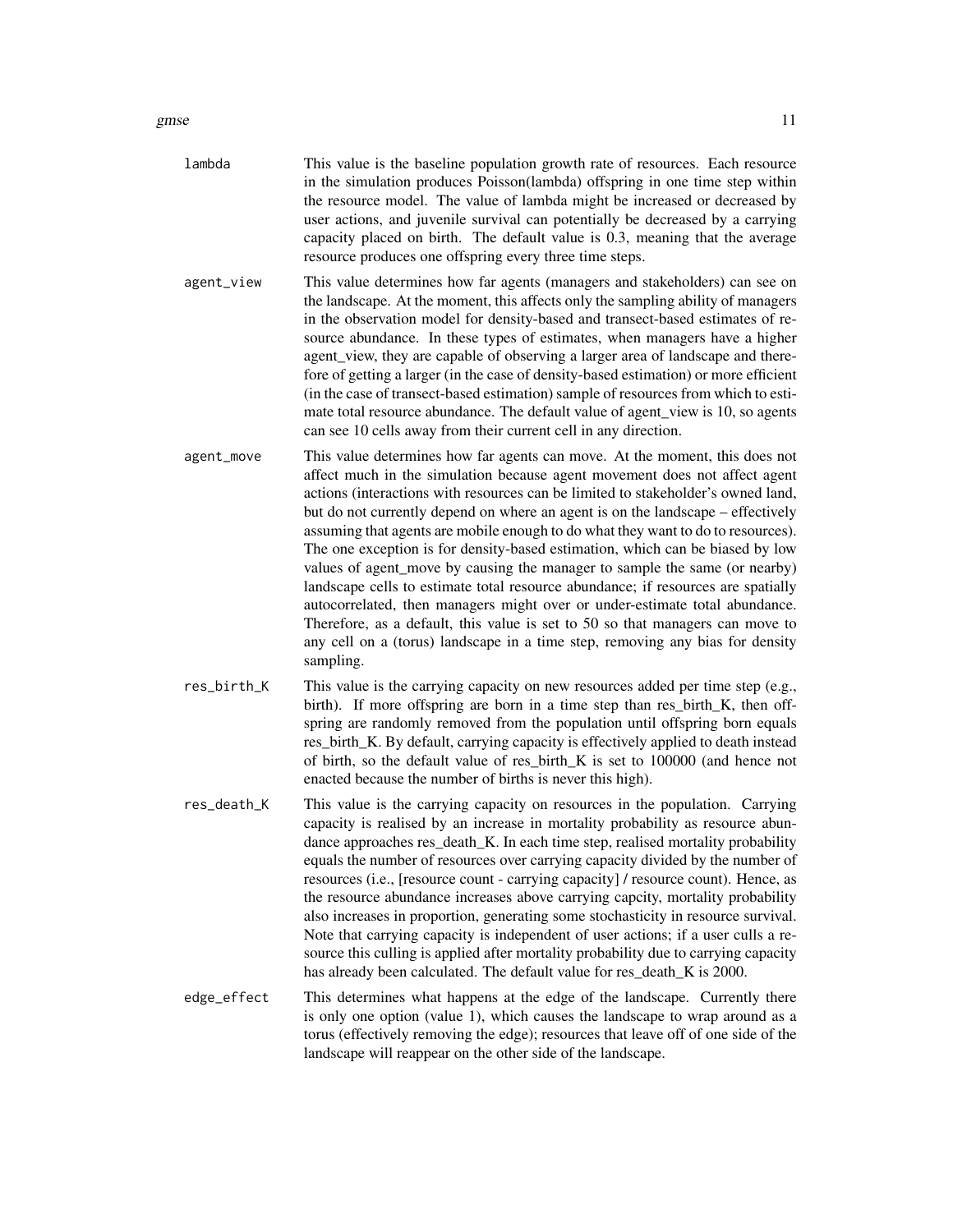- res\_move\_type This determines the type of movement that resources do. There are four different movement options: (0) No movement – resources are sessile, (1) Uniform movement in any direction up to 'res\_movement' cells away during a time step. Movement direction is random and the cell distance moved is randomly selected from zero to 'res\_movement'. (2) Poisson selected movement in the x and y dimensions where distance in each direction is determined by Poisson(res\_movement) and direction (e.g., left versus right) is randomly selected for each dimension. This type of movement tends to look a bit odd with low 'res movement' values because it results in very little diagonal movement. It also is not especially biologically realistic, so should probably not be used without a good reason. (3) Uniform movement in any direction up to 'res\_movement' cells away during a a time step 'res\_movement' times. In other words, the 'res\_movement' variable of each resource is acting to determine the times that a resource moves in a time step and the maximum distance it travels each time it moves. This type of movement has been simulated in ecological models, particularly plant-pollinator systems. The default movement type is (1).
- res\_birth\_type The type of resource addition (birth) that occurs. Currently, the only value allowed is 2, which causes all resources to produce Poisson(lambda) offspring each time step, where 'lambda' is the population growth rate also set as an argument in gmse simulations.
- res\_death\_type The type of resource removal (death) that occurs. A value of (1) causes death to be entirely density-independent and with a probability of 'removal\_pr' for each resource (which may be further affected by agent actions or interactions with landscape cells). A value of (2) causes death to be entirely density-dependent (though potentially independently affected by agents and landscape), with mortality probability calculated based on the carrying capacity 'res\_death\_K' set in as an argument in gmse simulations. A value of (3) allows for both densitydependent (affected by 'res\_death\_K') and density-independent (affected by 'removal\_pr') effects on resource removal. The default 'res\_death\_type' is (2); values of (1) must be used carefully because it can result in exponential growth that leads to massive population sizes that slow down simulations.
- observe\_type The type of observation sampling of resources being done by managers in the observation model. There are currently four options for sampling. (0) Densitybased sampling, in which managers sample all resources within some subset of the landscape; the size of this subset is all of the resources within a distance of 'agent view' from the cell of the manager. Managers sample 'times observe' subsets, where 'times observe' is a parameter value set in the gmse simulation. Managers then extrapolate the density of resources in the subset to estimate the total number of resources on a landscape. (1) Mark-recapture estimate of the popluation, in which managers randomly sample 'fixed\_mark' resources (without replacement) in the population without any spatial bias (if there are fewer than 'fixed\_mark' resources, managers sample all resources). The manager then randomly samples 'fixed recapt' resources (without replacement), again without any spatial bias. A Chapman estimate is then used in the manager model to estimate population size from these mark-recapture data. (2) Transect-based sampling (linear), in which a manager samples an entire row of the landscape and counts the resources on the row, then moves onto the next row of the landscape until the entire landscape has been covered. The number of cells in each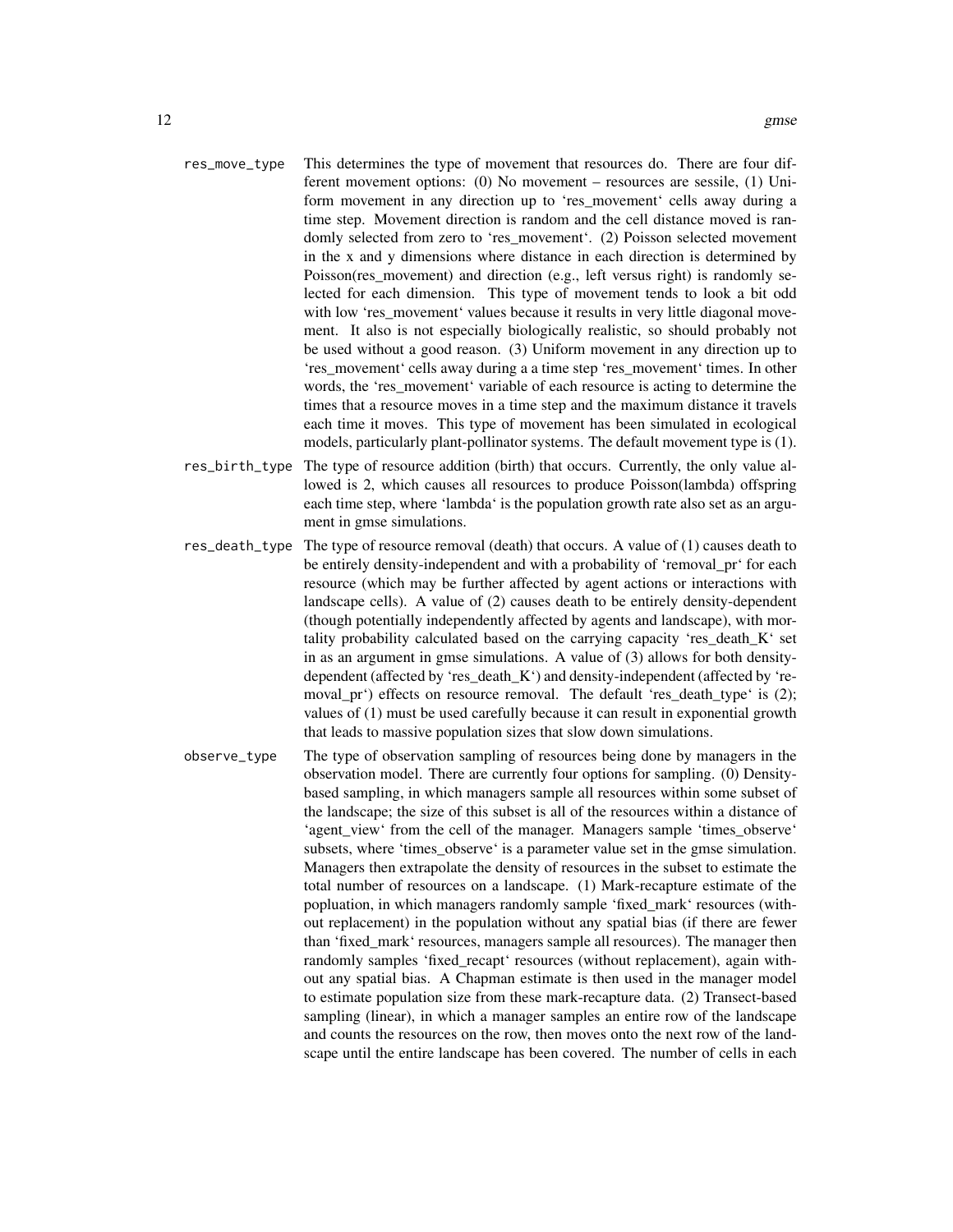gmse  $\qquad 13$ 

|               | row (i.e., the height) equals 'agent_view', so fewer transects are needed if agents<br>can see farther. If 'res_move_obs == $TRUE^{\prime}$ , then resources can move on the<br>landscape between each transect sampling, potentially causing observation error<br>if some resources are double counted or not counted at all due to movement. If<br>'res_move_obs == FALSE', then this type of observation should produce no er-<br>ror, and resource estimation will be exact. (3) Transect-based sampling (block),<br>in which a manager samples a block of the landscape and counts the resources<br>in the block, then moves on to the next (equally sized) block until the entire<br>landscape has been covered. Blocks are square, with the length of each side<br>equaling 'agent_view', so fewer blocks are needed if agents can see farther. If<br>'res_move_obs == TRUE', then resources can move on the landscape between<br>each block sampling, potentially causing observation error if some resources<br>are double counted or not counted at all due to movement. If 'res_move_obs<br>== FALSE', then this type of observation should produce no error, and resource<br>estimation will be exact. The default observation type is 0 for density-based<br>sampling.                                        |
|---------------|----------------------------------------------------------------------------------------------------------------------------------------------------------------------------------------------------------------------------------------------------------------------------------------------------------------------------------------------------------------------------------------------------------------------------------------------------------------------------------------------------------------------------------------------------------------------------------------------------------------------------------------------------------------------------------------------------------------------------------------------------------------------------------------------------------------------------------------------------------------------------------------------------------------------------------------------------------------------------------------------------------------------------------------------------------------------------------------------------------------------------------------------------------------------------------------------------------------------------------------------------------------------------------------------------------------------------|
| fixed_mark    | This parameter affects mark-recapture observation (i.e., applies only when ob-<br>serve_type = $= 1$ ). Its value defines how many resources will be marked in each<br>time step as part of a mark-recapture population size estimate.                                                                                                                                                                                                                                                                                                                                                                                                                                                                                                                                                                                                                                                                                                                                                                                                                                                                                                                                                                                                                                                                                     |
| fixed_recapt  | This parameter affects mark-recapture observation (i.e., applies only when ob-<br>serve_type = $= 1$ ). Its value defines how many resources will be (re)captured in<br>each time step as part of a mark-recapture population size estimate.                                                                                                                                                                                                                                                                                                                                                                                                                                                                                                                                                                                                                                                                                                                                                                                                                                                                                                                                                                                                                                                                               |
| times_observe | This parameter defines how many times a manager will make observations within<br>the observation model; it applies only to density-based sampling ('observe_type<br>$= 0$ <sup>o</sup> ) and mark-recapture sampling ('observe_type = 1'). In the former case,<br>the value determines how many times the manager goes out to sample resources<br>from a subset of the landscape. In the latter case, the value determines how<br>many times the manager goes out to attempt to find new resources to mark or<br>recapture (hence its value must be greater than 'fixed_observe').                                                                                                                                                                                                                                                                                                                                                                                                                                                                                                                                                                                                                                                                                                                                         |
| obs_move_type | This determines the type of movement that agents do. The four different move-<br>ment types of agents are identical to those of resources: $: (0)$ No movement –<br>agents are sessile, (1) Uniform movement in any direction up to 'agent_move'<br>cells away during a time step. Movement direction is random and the cell dis-<br>tance moved is randomly selected from zero to 'agent_move'. (2) Poisson se-<br>lected movement in the x and y dimensions where distance in each direction is<br>determined by Poisson(agent_move) and direction (e.g., left versus right) is ran-<br>domly selected for each dimension. This type of movement tends to look a bit<br>odd with low 'agent_move' values because it results in very little diagonal move-<br>ment. It also is not especially realistic, so should probably not be used without a<br>good reason. (3) Uniform movement in any direction up to 'agent_move' cells<br>away during a a time step 'agent_move' times. In other words, the 'agent_move'<br>variable of each agent is acting to determine the times that an agent moves in a<br>time step and the maximum distance it travels each time it moves. This type of<br>movement has been simulated in ecological models, particularly plant-pollinator<br>systems. The default movement type is (1). |
| res_min_age   | This value defines the minimum age at which resources are recorded and acted<br>upon by agents; below this age, resources are ignored. The default value of this                                                                                                                                                                                                                                                                                                                                                                                                                                                                                                                                                                                                                                                                                                                                                                                                                                                                                                                                                                                                                                                                                                                                                           |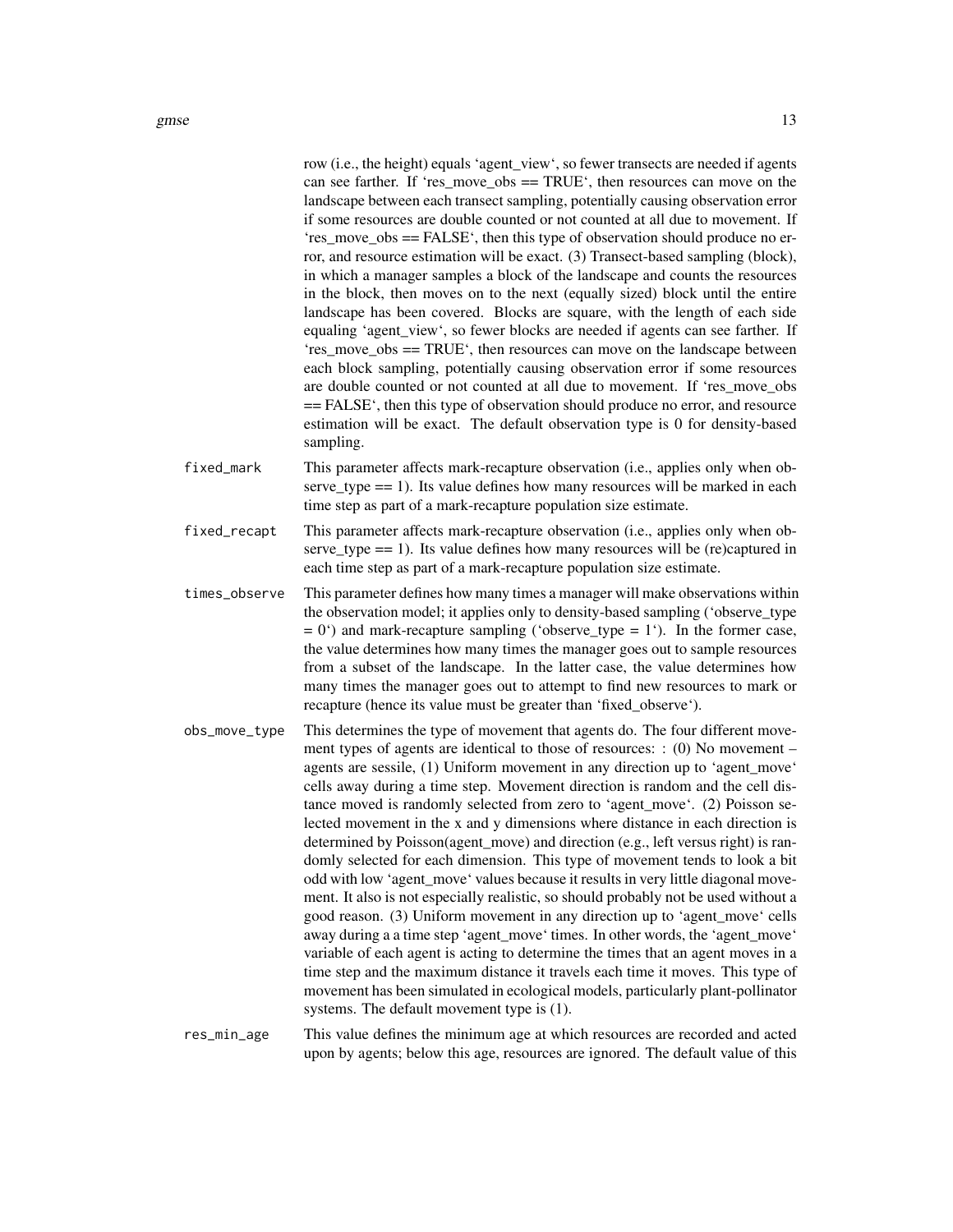parameter is 0. Note that the population might appear to go over carrying capacity regularly because carrying capacity is not realised until the next resource model if it applies to the death of resource (this is not a problem for the simulation itself, it just needs to be noted). If the value is set to 1, then offspring just produced during a time step (age  $= 0$ ) are not observed or acted upon by agents.

- res\_move\_obs This is a TRUE or FALSE value that defines whether or not resources are to move between 'times observe' times being observed. The default value is TRUE, but if the option is set to FALSE then it shuts down all resource movement during sampling (making 'observe\_type =  $2'$  and 'observe\_type =  $3'$  error free).
- Euclidean\_dist This is a TRUE or FALSE value that defines whether distance in the simulation should be judged as number of cells away or the actual Euclidean distance between points (e.g., if the landscape were interpreted as a map). The default is set to FALSE, and until GMSE is capable of reading in real-world maps, I don't think there is any good reason to set it to TRUE.
- plotting This is a TRUE or FALSE value that determines whether or not the simulation results will be plotted. The default is TRUE. If plotted, then a function is called to show the dynamics of resources and agent actinos over time. The plotted function plots the dynamics of GMSE resource, observation, managemer, and user models in six separate sub-panels. (1) Upper left panel: Shows the locations of resources on the landscape (black dots); landscape terrain is also shown in brown, but at the moment, this is only cosmetic and does not reflect anything occurring in the model. (2) Upper right panel: Shows ownership of land by agents; land is divided proportional based on parameters set in gmse() and colours correspond with other subplots. If agent utilities and actions are restricted to land ('land\_ownership' in the gmse() function), then this gives some idea of where actions are being performed and where resources are affecting the landscape. (3) Middle left panel: Shows the actual population abundance (black solid line) and the population abundance estimated by the manager (blue solid line) over time. The dotted red line shows the resource carrying capacity (death-based) and the dotted blue line shows the target for resource abundance as set in the gmse() function; the orange line shows the total percent yield of the landscape (i.e., 100 percent means that resources have not decreased yield at all, 0 percent means that resources have completely destroyed all yield). (4) Middle right panel: Shows the raw landscape yield for each stakeholder (can be ignored if 'land\_ownership' is FALSE) over time; colours correspond to land ownership shown in the upper right panel. (5) Lower left panel: The cost of stakeholders performing actions over time, as set by the manager. (6) Lower right panel: The total number of actions performed by all stakeholders over time.
- hunt This is a TRUE or FALSE value that determines whether the simulation will be halted each time step after 'start\_hunting' time steps to ask the user how many resources they want to hunt (some management information is given to help make this choice). This feature will be expanded upon in later versions. Right now, the human is playing the role of agent number 2, the first stake-holder in the simulation. By default, this value is set to FALSE.
- start\_hunting The time step in which the human (\*not\* the simulated agent) is allowed to start hunting if 'hunt = TRUE'. The default value is 95.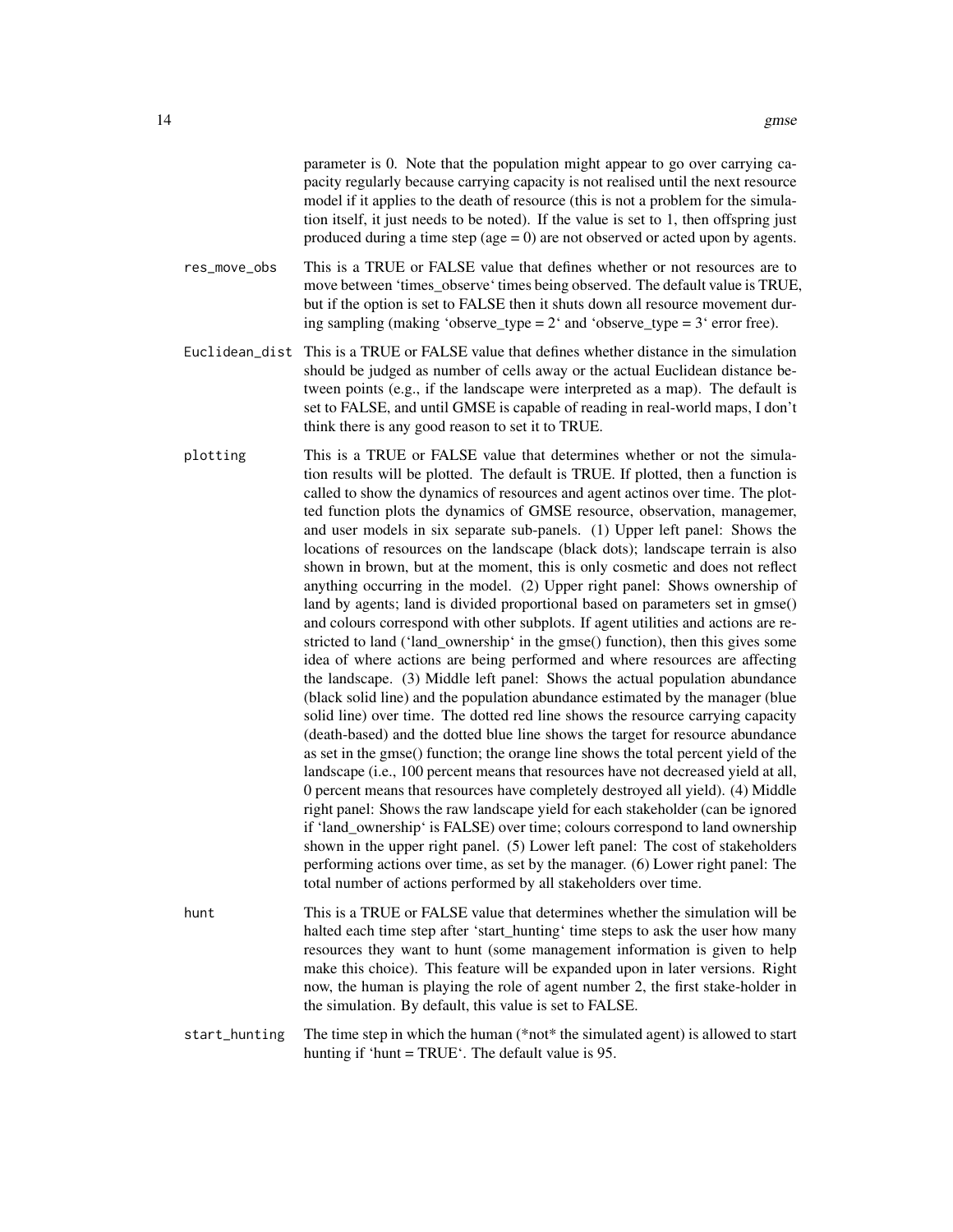|            | sumes while occupying a landscape cell. The default value is 0.5, so if one<br>resource occupies the cell, then landscape production is halved, if two resources<br>occupy the cell, then landscape production drops to 0.25; if three, then produc-<br>tion drops to 0.125, etc.                                                                                                                                                                                                                                                                                                                                                                                                                                                                                                       |
|------------|-----------------------------------------------------------------------------------------------------------------------------------------------------------------------------------------------------------------------------------------------------------------------------------------------------------------------------------------------------------------------------------------------------------------------------------------------------------------------------------------------------------------------------------------------------------------------------------------------------------------------------------------------------------------------------------------------------------------------------------------------------------------------------------------|
| ga_popsize | The size of populations of agents in the genetic algorithm (not resources in<br>the simulation). The actions of each agent in the simulation are duplicated<br>'ga_popsize' times, and this population of individual agent actions undergoes<br>a process of natural selection to find an adaptive strategy. Selection is naturally<br>stronger in larger populations, but a default population size of 100 is more than<br>sufficient to find adaptive strategies.                                                                                                                                                                                                                                                                                                                     |
| ga_mingen  | The minimum number of generations in the genetic algorithms of the simula-<br>tion (*not* the number of time steps in the simulation itself). The actions of<br>each agent in the simulation are duplicated 'ga_popsize' times, and this pop-<br>ulation of individual agent actions undergoes a process of natural selection at<br>least 'ga_mingen' times to find an adaptive strategy. If convergence criteria<br>'converge_crit' is set to a default value of 100, then the genetic algorithm will<br>almost always continue for exactly 'ga_mingen' generations. The default value<br>is 40, which is usually plenty for finding adaptive agent strategies - the objective<br>is not to find optimal strategies, but strategies that are strongly in line with agent<br>interests. |
| ga_seedrep | At the start of each genetic algorithm, 'ga_popsize' replicate agents are pro-<br>duced; 'ga_seedrep' of these replicates are *exact* replicates, while the rest<br>have random actions to introduce variation into the population. Because adap-<br>tive agent strategies are not likely to change wildly from one generation to the<br>next, it is highly recommended to use some value of 'ga_seedrep' greater than<br>zero; the default value is 20, which does a good job of finding adaptive strate-<br>gies.                                                                                                                                                                                                                                                                     |
| ga_sampleK | In the genetic algorithm, fitnesses are assigned to different agent strategies and<br>compete in a tournament to be selected into the next generation. The tournament<br>samples 'ga_sampleK' strategies at random and with replacement from the pop-<br>ulation of 'ga_popsize' to be included in the tournament. The default value is<br>20.                                                                                                                                                                                                                                                                                                                                                                                                                                          |
| ga_chooseK | In the genetic algorithm, fitnesses are assigned to different agent strategies and<br>compete in a tournament to be selected into the next generation. The tourna-<br>ment samples 'ga_sampleK' strategies at random and with replacement from<br>the population of 'ga_popsize' to be included in the tournament, and from these<br>randomly selected strategies, the top 'ga_chooseK' strategies are selected. The                                                                                                                                                                                                                                                                                                                                                                    |

res\_consume The fraction of remaining biomass (e.g. crop production) that a resource con-

'ga\_popsize' strategies are selected for the next generation). ga\_mutation In the genetic algorithm, this is the mutation rate of any action within an agent's strategy. When a mutation occurs, the action is either increased or decreased by a value of 1. If the action drops below zero, then the value after mutation is multiplied by -1.

default value is 2, so the top 10 percent of the random sample in a tournament makes it into the next generation (note that multiple tournaments are run until

ga\_crossover In the genetic algorithm, this is the crossover rate of any action within an agent's strategy with a randomly selected different strategy in the population of size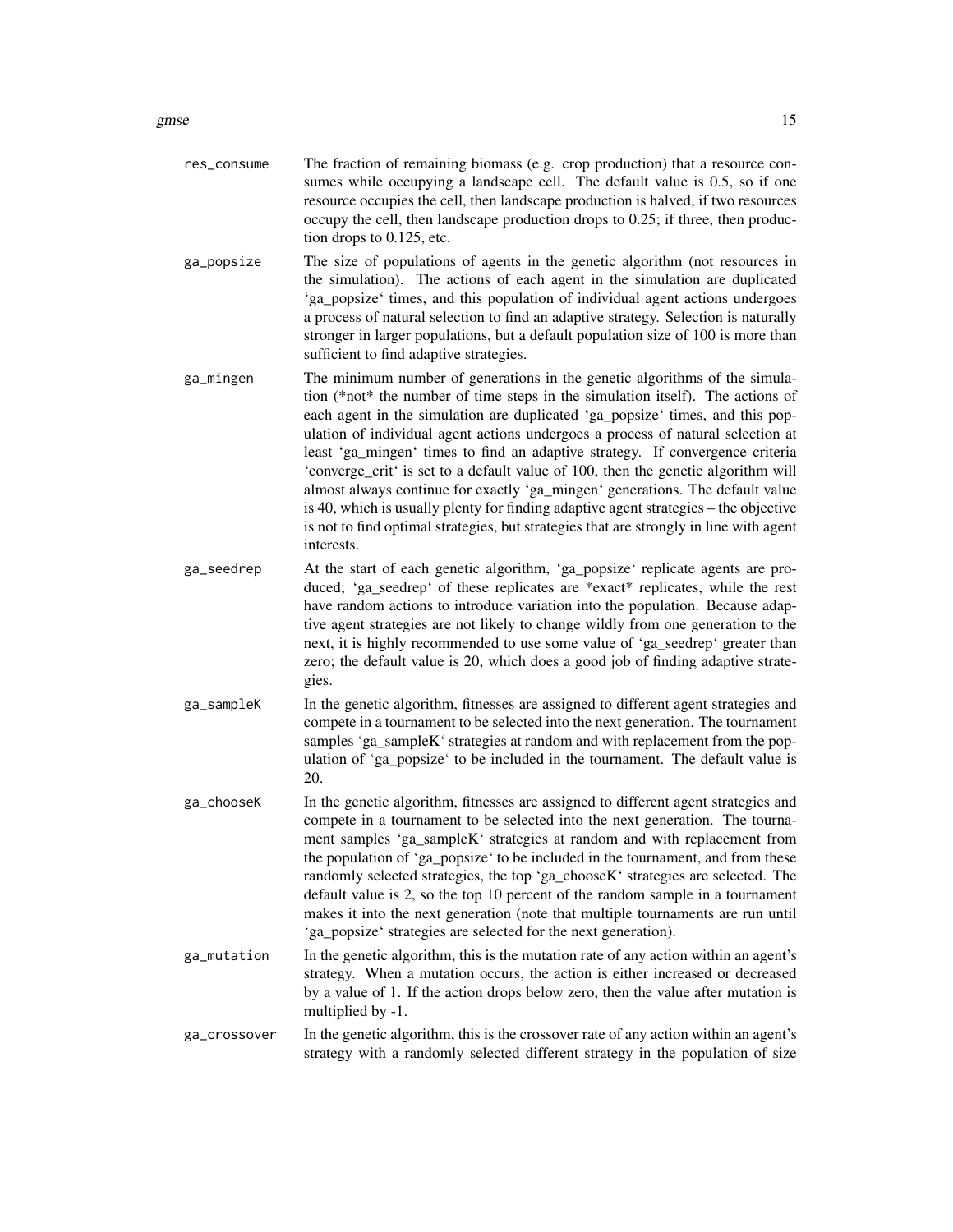'ga\_popsize'.

move\_agents This is a TRUE or FALSE value that defines whether or not agents should move at the end of each time step. The default value is TRUE.

- max\_ages This is the maximum age of resources. If resources reach this age, then they are removed in the resource model with a probability of 1. The default 'max\_ages' is 5.
- minimum\_cost This is the mimimum cost of any action in the manager and user models. Higher values allow managers to have greater precision when setting policy. For example, managers believe (typically correctly) that they will double culling number by setting the cost of culling at 1 instead of 2. If actions always cost at least some minium value, then some increment just above that value is always available to more precisely affect user actions. Hence it is generally better to simply give everyone a bigger budget and set a minimum cost, giving more precision to managers to fine tune policy. The default value of minimum\_cost is therefore set to 10.
- user\_budget This is the total budget of each stakeholder for performing actions. The cost of performing an action is determined by the 'miminimum\_cost' of actions, and the policy set by the manager. The default 'user\_budget' is 1000. The maximum budget is 100000.
- manager\_budget This is the total budget for the manager when setting policy. Higher budgets make it easier to restrict the actions of stakeholders; lower budgets make it more difficult for managers to limit the actions of stakeholders by setting policy. The default 'manager\_budget' is 1000. The maximum budget is 10000.
- manage\_target This is the target resource abundance that the manager attempts to keep the population at; the default value is 1000.
- RESOURCE\_ini This is the initial abundance of resources at the start of the simulation; the default is 1000.
- scaring This is a TRUE or FALSE value determining whether or not scaring is an option for managers and stakeholders. If so, then stakeholders that scare cause resources to be moved from their current landscape cell to a random cell on the landscape (note, it is possible that the resource could be scared back onto the stakeholder's own land again). The default value of this is FALSE.
- culling This is a TRUE or FALSE value determining whether or not culling is an option for managers and stakeholders. If so, then stakeholders that cull cause the resource to be removed from the simulation permanently (i.e., killing the resource). The default value of this is TRUE.
- castration This is a TRUE or FALSE value determining whether or not castration is an option for managers and stakeholders. If so, then stakeholders that castrate do not remove the resource from the simulation, but prohibit the resource from reproducing by setting its 'lambda' value to zero. The default value of this is FALSE.
- feeding This is a TRUE or FALSE value determining whether or not feeding is an option for managers and stakeholders. If so, then stakeholders that feed increase a resource's growth rate (lambda) for one time step by 100 percent. The default value of this is FALSE.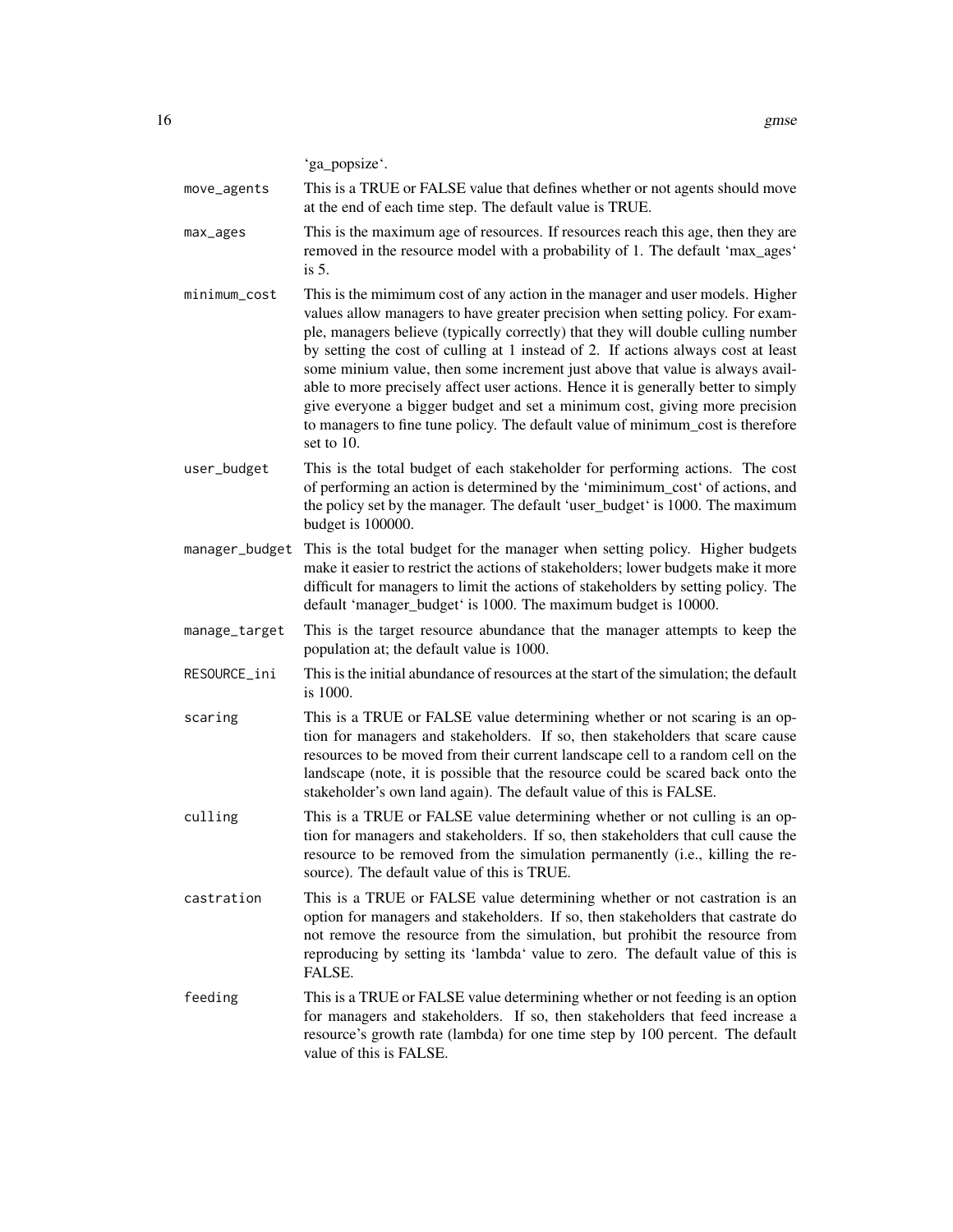- help\_offspring This is a TRUE or FALSE value determining whether or not feeding is an option for managers and stakeholders. If so, then stakeholders that help\_offspring increase a resource's offspring production for one time step by one (i.e., one more offspring is produced). The default value of this is FALSE.
- tend\_crops This is a TRUE or FALSE value determining whether or not tending crops on the landscape is allowed for stakeholders. If so, then stakeholders can increase one cells yield by 50 percent for each action to 'tend\_crops'. Actions on the landscape cannot be regulated by managers, so the cost of this action is always 'minimum\_cost'. The default value of this is FALSE.
- tend\_crop\_yld The per landscape cell proportional increase in crop yield when stakeholders take one action to increase yield on their landscape. The default value is set to 0.5 (i.e., a 50 percent increase in yield on a cell).
- kill\_crops This is a TRUE or FALSE value determining whether or not killing crops on the landscape is allowed for stakeholders. If so, then stakeholders can remove the crop yield on a cell completely for each action to 'kill\_crops'. Actions on the landscape cannot be regulated by managers, so the cost of this action is always 'minimum\_cost'.
- stakeholders This is the number of stakeholders in a simulation; there is always one manager, plus any natural number of stakeholders.
- manage\_caution This value moderates the caution a manager has when changing policy by assuming that at least 'manage\_caution' of each possible action will always be performed by stakeholders. I manager will therefore not ignore policy for one action because no stakeholder is engaging in it; the default value of 'manage caution ' is 1.
- land\_ownership This value defines whether stakeholders own land and their actions are restricted to land that they own. If FALSE, then stakeholders can act on any landscape cell; if TRUE, then agents can only act on their own cells. The default of this value is FALSE.
- manage\_freq This is the frequency with which policy is set by managers; a value of 1 means that policy is set in the manager model every time step; a value of 2 means that poilcy is set in the manager model every other time step, etc. The default value is 1.
- converge\_crit This is the convergence criteria for terminating a genetic algorithm. After continuing for the minimum number of generations, 'ga\_mingen', the genetic algorithm will terminate if the convergence criteria is met. Usually making this criteria low doesn't do much to improve adaptive strategies; the default value is 1, which means that the genetic algorithm will continue as long as there is greater than a 1 percent increase in strategy fitness.
- manager\_sense This adjusts the sensitivity that a manager assumes their actions have with respect to changes in costs (their policy). For example, given a 'manage\_sense' value of 0.9, if the cost of culling resources doubles, then instead of a manager assuming the the number of culled resources per user will be cut in half, the manager will instead assume that the number of resources culled will be cut by one half times eight tenths. As a general rule, a value of ca 0.8 allows the manager to predict stake-holder responses to policy accurately; future versions of GMSE could allow managers to adjust this dynamically based on simulation history.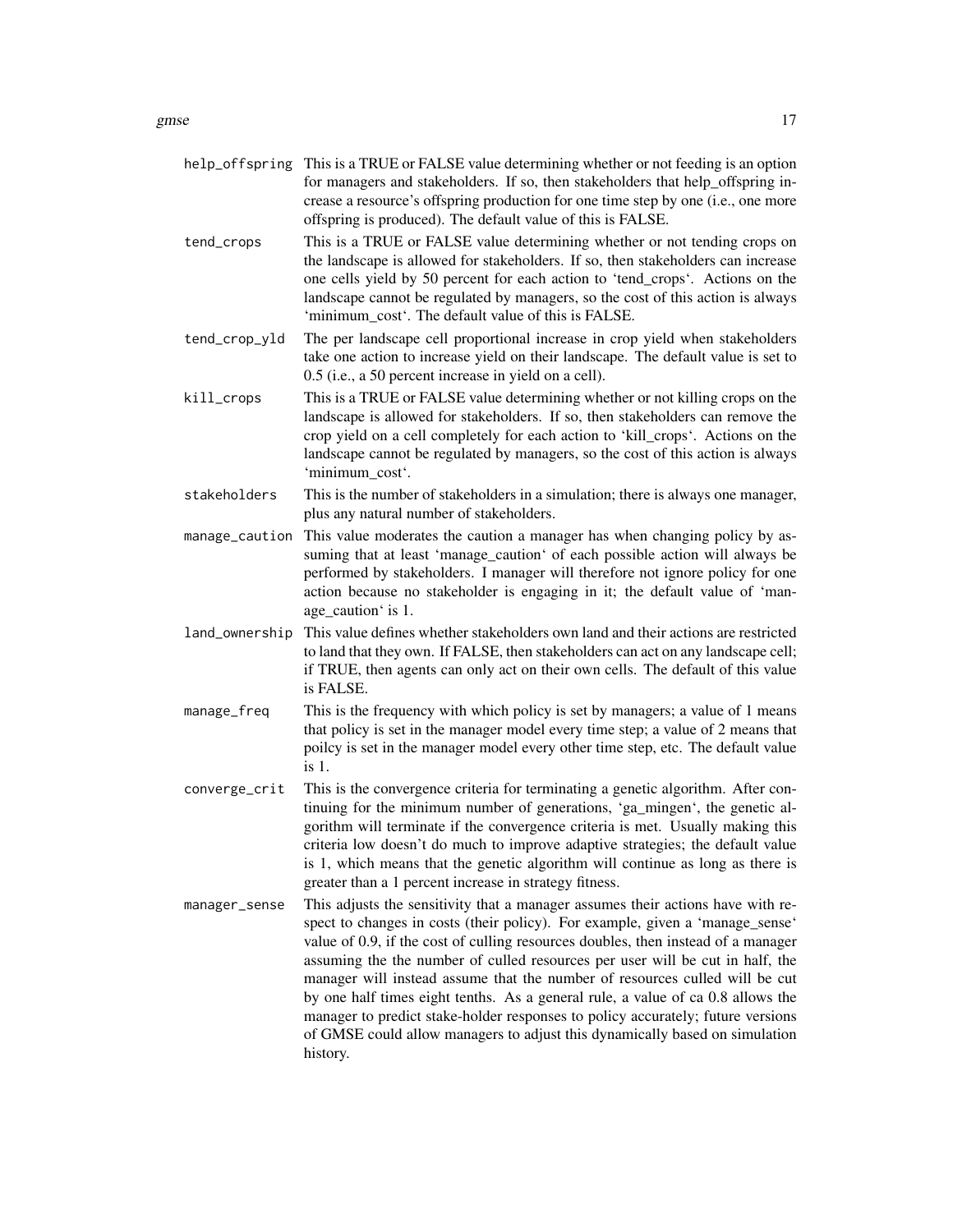<span id="page-17-0"></span>

| public_land | The proportion of the landscape that will be public, and not owned by stakehold-<br>ers. The remaining proportion of the landscape will be evenly divided among<br>stakeholders. Note that this option is only available when land_ownership $==$<br>TRUE. |
|-------------|------------------------------------------------------------------------------------------------------------------------------------------------------------------------------------------------------------------------------------------------------------|
| group_think | If TRUE, all users will have identical actions; the genetic algorithm will find<br>actions for one user and copy them for all users. This is a useful option if a lot<br>of users are required but variation among user decisions can be ignored.          |

#### Value

A large list is returned that includes detailed simulation histories for the resource, observation, management, and user models. This list includes eight elements, most of which are themselves complex lists of arrays: (1) A list of length 'time\_max' in which each element is an array of resources as they exist at the end of each time step. Resource arrays include all resources and their attributes (e.g., locations, growth rates, offspring, how they are affected by stakeholders, etc.). (2) A list of length 'time max' in which each element is an array of resource observations from the observation model. Observation arrays are similar to resource arrays, except that they can have a smaller number of rows if not all resources are observed, and they have additional columns that show the history of each resource being observed over the course of 'times observe' observations in the observation model. (3) A 2D array showing parameter values at each time step (unique rows); most of these values are static but some (e.g., resource number) change over time steps. (4) A list of length 'time\_max' in which each element is an array of the landscape that identifies proportion of crop production per cell. This allows for looking at where crop production is increased or decreased over time steps as a consequence of resource and stakeholder actions. (5) The total time the simulation took to run (not counting plotting time). (6) A 2D array of agents and their traits. (7) A list of length 'time\_max' in which each element is a 3D array of the costs of performing each action for managers and stakeholders (each agent gets its own array layer with an identical number of rows and columns); the change in costs of particular actions can therefore be be examined over time. (8) A list of length 'time\_max' in which each element is a 3D array of the actions performed by managers and stakeholders (each agent gets its own array layer with an identical number of rows and columns); the change in actions of agents can therefore be examined over time. Because the above lists cannot possibly be interpreted by eye all at once in the simulation output, it is highly recommended that the contents of a simulation be stored and interprted individually if need be; alternativley, simulations can more easily be interpreted through plots when 'plotting = TRUE'.

#### Examples

## Not run:  $sim <$  gmse(lambda = 0.4, time\_max = 5, plotting = FALSE); ## End(Not run)

gmse\_apply *GMSE apply function*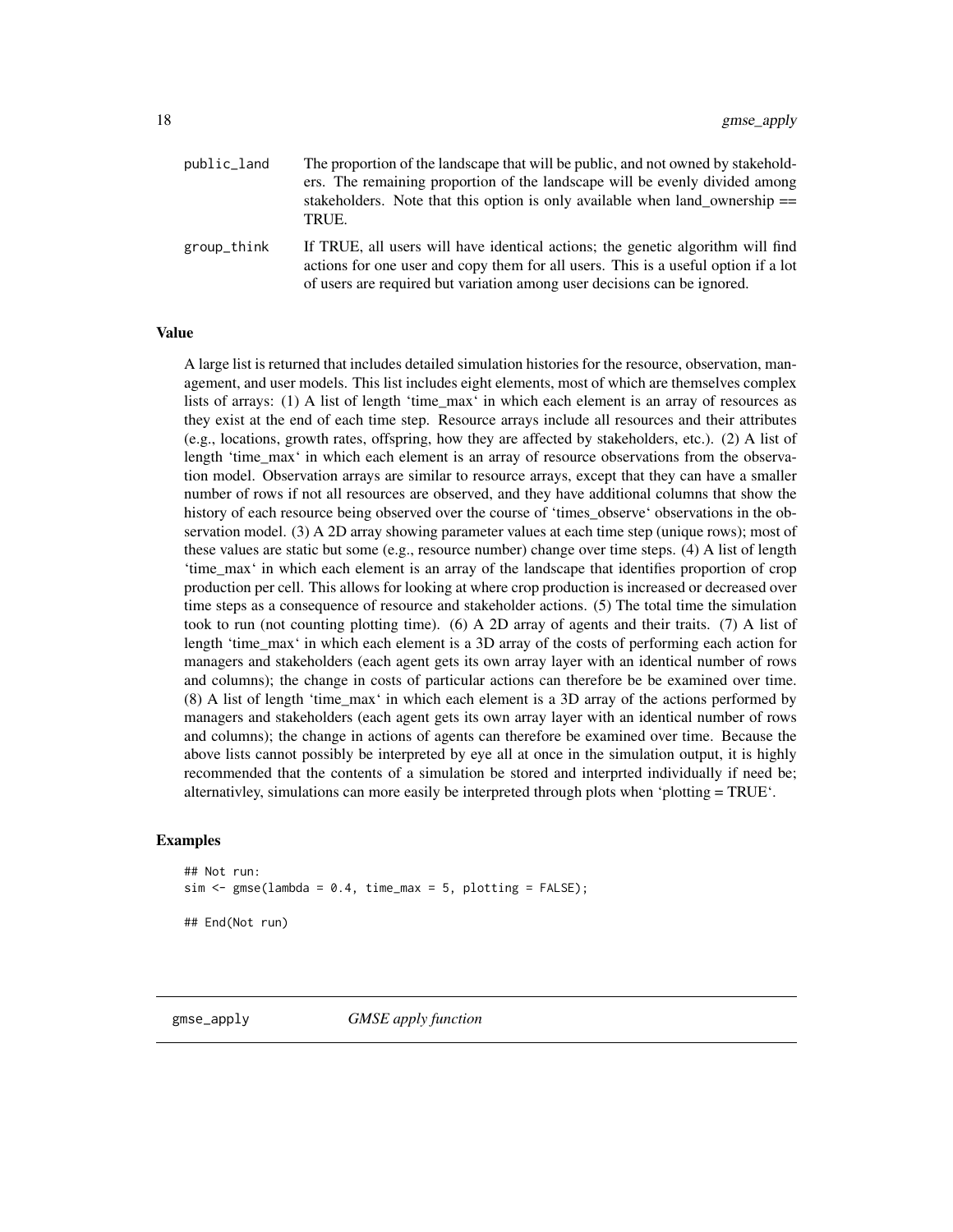# gmse\_apply 19

# Description

The gmse\_apply function is a flexible function that allows for user-defined sub-functions calling resource, observation, manager, and user models. Where such models are not specified, GMSE submodels 'resource', 'observation', 'manager', and 'user' are run by default. Any type of sub-model (e.g., numerical, individual-based) is permitted as long as the input and output are appropriately specified. Only one time step is simulated per call to gmse\_apply, so the function must be looped for simulation over time. Where model parameters are needed but not specified, defaults from gmse are used.

# Usage

```
gmse_apply(res_mod = resource, obs_mod = observation,
 man_mod = manager, use_mod = user, get_res = "basic",
 old\_list = NULL, ...)
```
# Arguments

| res_mod | The function specifying the resource model. By default, the individual-based<br>resource model from gmse is called with default parameter values. User-defined<br>functions must either return an unnamed matrix or vector, or return a named list<br>in which one list element is named either 'resource_array' or 'resource_vector',<br>and arrays must follow the format of GMSE in terms of column number and<br>type (if there is only one resource type, then the model can also just return a<br>scalar value).                                                                                                                                                                                                                                                                                                                 |
|---------|----------------------------------------------------------------------------------------------------------------------------------------------------------------------------------------------------------------------------------------------------------------------------------------------------------------------------------------------------------------------------------------------------------------------------------------------------------------------------------------------------------------------------------------------------------------------------------------------------------------------------------------------------------------------------------------------------------------------------------------------------------------------------------------------------------------------------------------|
| obs_mod | The function specifying the observation model. By default, the individual-based<br>observation model from gmse is called with default parameter values. User-<br>defined functions must either return an unnamed matrix or vector, or return a<br>named list in which one list element is named either 'observation_array' or 'ob-<br>servation_vector', and arrays must follow the format of GMSE in terms of col-<br>umn number and type (if there is only one resource type, then the model can<br>also just return a scalar value).                                                                                                                                                                                                                                                                                                |
| man_mod | The function specifying the manager model. By default, the individual-based<br>manager model that calls the genetic algorithm from gmse is used with default<br>parameter values. User-defined functions must either return an unnamed matrix<br>or vector, or return a named list in which one list element is named either 'man-<br>ager_array' or 'manager_vector', and arrays must follow the (3 dimensional)<br>format of the 'COST' array in GMSE in terms of column numbers and types,<br>with appropriate rows for interactions and layers for agents (see documentation<br>of GMSE for constructing these, if desired). User defined manager outputs will<br>be recognised as costs by the default user model in gmse, but can be interpreted<br>differently (e.g., total allowable catch) if specifying a custom user model. |
| use_mod | The function specifying the user model. By default, the individual-based user<br>model that calls the genetic algorithm from gmse is used with default parameter<br>values. User-defined functions must either return an unnamed matrix or vector,<br>or return a named list in which one list element is named either 'user_array' or<br>'user_vector', and arrays must follow the (3 dimensional) format of the 'AC-<br>TION' array in GMSE in terms of column numbers and types, with appropriate                                                                                                                                                                                                                                                                                                                                   |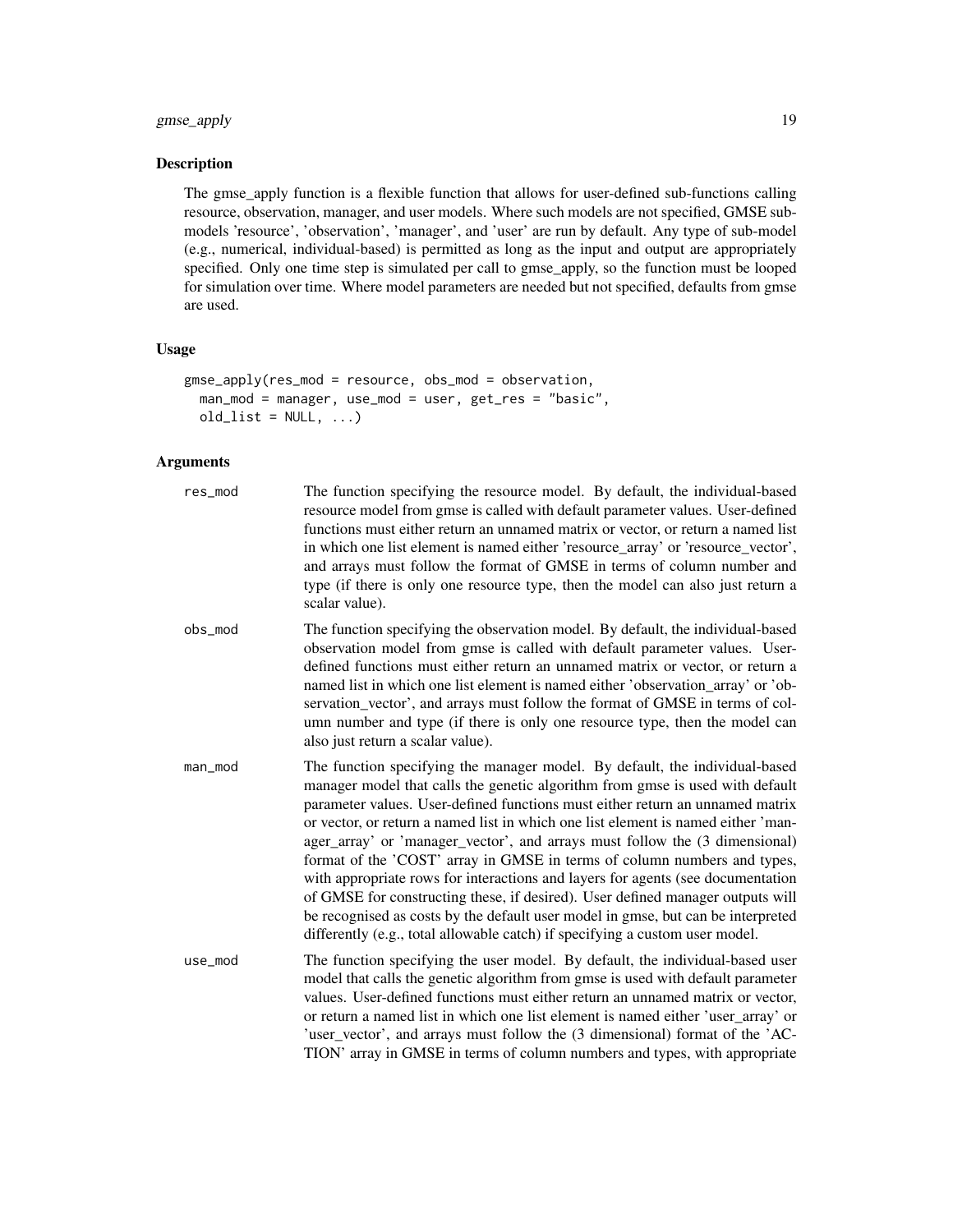rows for interactions and layers for agents (see documentation of GMSE for constructing these, if desired).

get\_res How the output should be organised. The default 'basic' attempts to distill results down to their key values from submodel outputs, including resource abundances and estimates, and manager policy and actions. An option 'custom' simply returns a large list that includes the output of every submodel. Any other option (e.g. 'none') will return a large list with all of the input, output, and parameters used to run gmse\_apply. This list will also include a list element named 'basic\_output', which will display the default results.

- old list A an existing list of results from gmse apply, produced by setting 'get res  $=$ TRUE' to be included in the function. The parameter and data structures from the previous run will be applied to the new run of gmse\_apply, thereby making it easy to loop multiple generations. Additional arguments passed to '...' will over-ride those stored in the old list, allowing global parameter values to be updated (e.g., sub-models used, management options, genetic algorithm parameters). Note that if these arguments are passed, the function will attempt to work with them even if it means removing previous list elements (e.g., if a new number of stakeholders is passed through stakeholder  $=$  new value, then an entirely new AGENT array and user and manager arrays will need to be built).
- Arguments passed to user-defined functions, and passed to modify default parameter values that would otherwise be called for gmse default models. Any argument that can be passed to gmse can be specified explicitly, just as if it were an argument to gmse. Similarly, any argument taken by a user-defined function should be specified, though the function will work if the user-defined function has a default that is not specified explicitly.

#### Details

To integrate across different types of submodels, gmse\_apply translates between vectors and arrays between each submodel. For example, because the default GMSE observation model requires a resource array with particular requirements for column identites, when a resource model subfunction returns a vector, or a list with a named element 'resource vector', this vector is translated into an array that can be used by the observation model. Specifically, each element of the vector identifies the abundance of a resource type (and hence will usually be just a single value denoting abundance of the only focal population). If this is all the information provided, then a resource\_array will be made with default GMSE parameter values with an identical number of rows to the abundance value (floored if the value is a non-integer; non-default values can also be put into this transformation from vector to array if they are specified in gmse apply, e.g., through an argument such as lambda =  $0.8$ ). Similarly, a 'resource\_array' is also translated into a vector after the default individual-based resource model is run, should the observation model require simple abundances instead of an array. The same is true of 'observation\_vector' and 'observation\_array' objects returned by observation models, of 'manager\_vector' and 'manager\_array' (i.e., COST) objects returned by manager models, and of 'user\_vector' and 'user\_array' (i.e., ACTION) objects returned by user models. At each step, a translation between the two is made, with necessary adjustments that can be tweaked through arguments to gmse\_apply when needed.

Parameter changes are accommodated by rebuilding data structures whenever necessary. For example, if the number of stakeholders is changed (and by including an argument 'stakeholders' to gmse\_apply, it is assumed that stakeholders are changing even the value is identical to what is in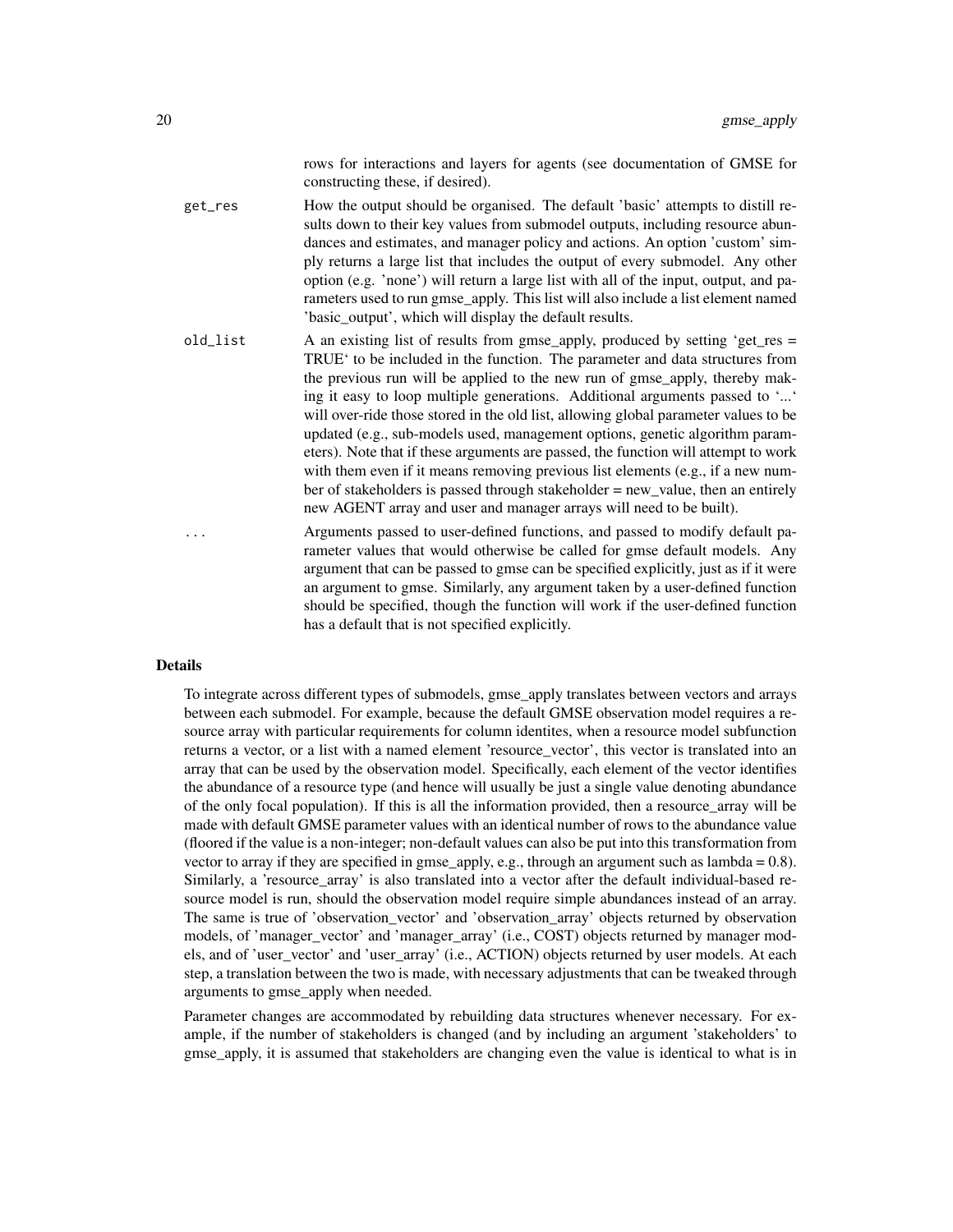#### <span id="page-20-0"></span>gmse\_gui 21

the old\_list), then a new array of agents will be built. If landscape dimensions are changed (i.e., if the argument 'land\_dim\_1' or 'land\_dim\_2' is included), then a new landscape willl be built. For custom defined GMSE sub-functions, arguments passed to '...' will not be found or updated, so changes to arguments of custom functions should be made directly to the 'old\_list', or the use of old\_list should be avoided.

# Examples

```
## Not run:
sim <- gmse_apply();
sim <- gmse_apply(stakeholders = 2);
sim <- gmse_apply(obs_mod = function(resource_vector) rnorm(1, resource_vector, 10));
## End(Not run)
```
gmse\_gui *GMSE GUI function*

#### Description

The gmse\_gui function will call a browser-based graphical user interface (GUI) for the gmse function. The GUI will run simulations for a limited range of parameter values and present results as plots.

# Usage

gmse\_gui()

#### Value

A browser should immediately open with the gmse graphical user interface

#### Examples

```
## Not run:
sim <- gmse_gui();
## End(Not run)
```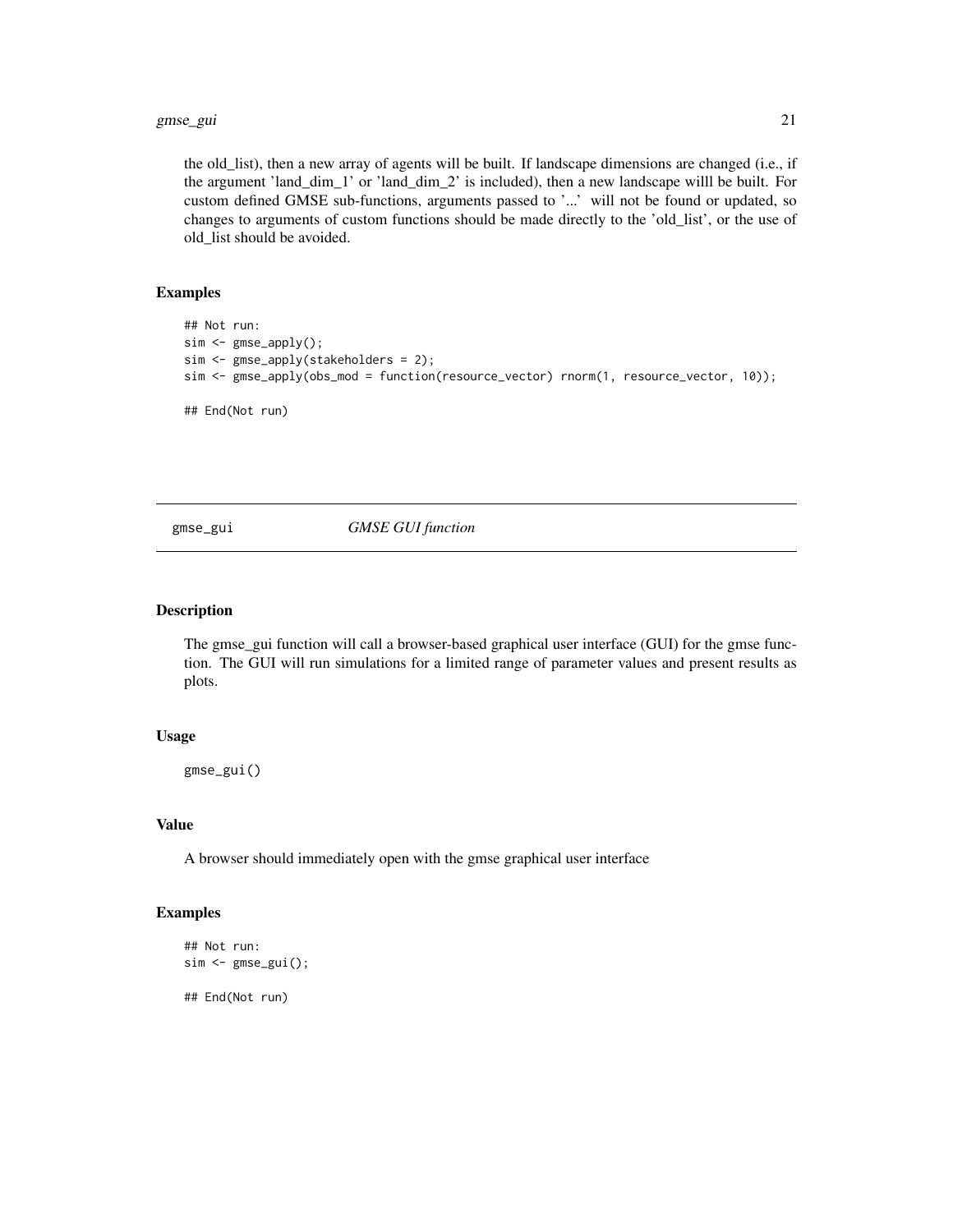<span id="page-21-0"></span>

Replicates the same simulation for a set of parameter values

#### Usage

```
gmse_replicates(replicates, all_time = FALSE,
 hide_unused_options = TRUE, ...)
```
#### **Arguments**

| replicates          | The number of replicate simulations to be run                                                                                                                                                              |
|---------------------|------------------------------------------------------------------------------------------------------------------------------------------------------------------------------------------------------------|
| $all\_time$         | Passes to gmse_table. If TRUE, then results from all time steps of the simulation<br>are returned; if FALSE (default), then only results from the last time step of each<br>simulation is returned.        |
| hide_unused_options |                                                                                                                                                                                                            |
|                     | Passes to gmse_table. If TRUE (default), then action options (e.g., scaring,<br>culling, etc.) that are not available are not included in the results summary. If<br>FALSE, then they are included as 'NA' |
| $\cdots$            | Parameter values to be passed to the gmse function                                                                                                                                                         |

#### Value

A simplified list that includes four elements, each of which is a table of data: 1. resources, a table showing time step in the first column, followed by resource abundance in the second column. 2. observations, a table showing time step in the first column, followed by the estimate of population size (produced by the manager) in the second column. 3. costs, a table showing time step in the first column, manager number in the second column (should always be zero), followed by the costs of each action set by the manager (policy); the far-right column indicates budget that is unused and therefore not allocated to any policy. 4. actions, a table showing time step in the first column, user number in the second column, followed by the actions of each user in the time step; additional columns indicate unused actions, crop yield on the user's land (if applicable), and the number of resources that a user successfully harvests (i.e., 'culls').

#### Examples

```
## Not run:
sim_replicates <- gmse_replicates(replicates = 2, time_max = 5);
## End(Not run)
```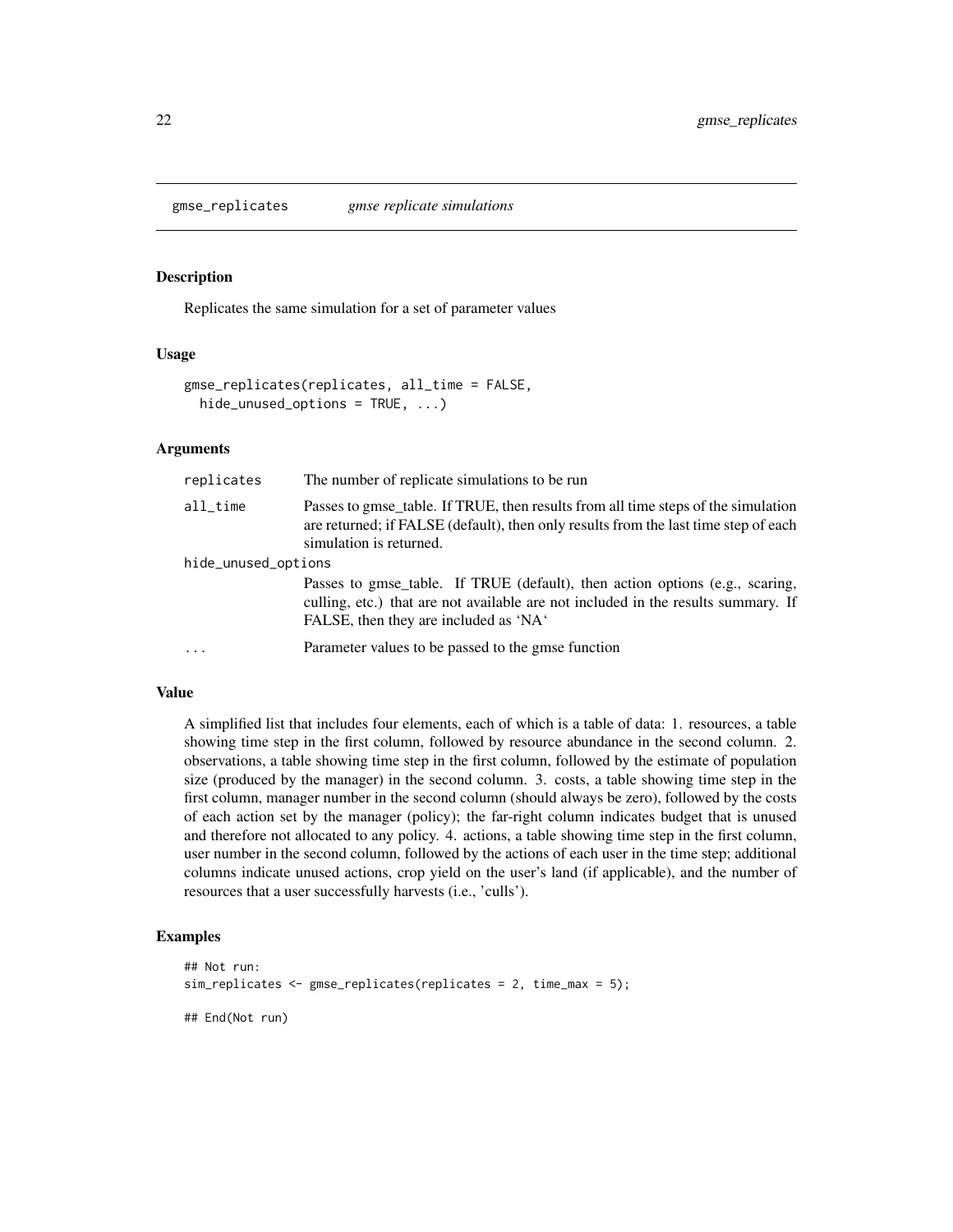<span id="page-22-0"></span>

Summarise gmse output in a more user-friendly format

#### Usage

```
gmse_summary(gmse_results)
```
#### Arguments

gmse\_results The full list as returned by the gmse function

#### Value

A simplified list that includes four elements, each of which is a table of data: 1. resources, a table showing time step in the first column, followed by resource abundance in the second column. 2. observations, a table showing time step in the first column, followed by the estimate of population size (produced by the manager) in the second column. 3. costs, a table showing time step in the first column, manager number in the second column (should always be zero), followed by the costs of each action set by the manager (policy); the far-right column indicates budget that is unused and therefore not allocated to any policy. 4. actions, a table showing time step in the first column, user number in the second column, followed by the actions of each user in the time step; additional columns indicate unused actions, crop yield on the user's land (if applicable), and the number of resources that a user successfully harvests (i.e., 'culls').

# Examples

```
## Not run:
sim_summary <- gmse_summary(gmse_results = sim);
```
## End(Not run)

gmse\_table *GMSE table results*

# Description

The gmse\_table function takes results created from simulations of the gmse and concatenates key results from a large list into a more manageable data table.

#### Usage

```
gmse_table(gmse_sim, hide_unused_options = TRUE, all_time = TRUE)
```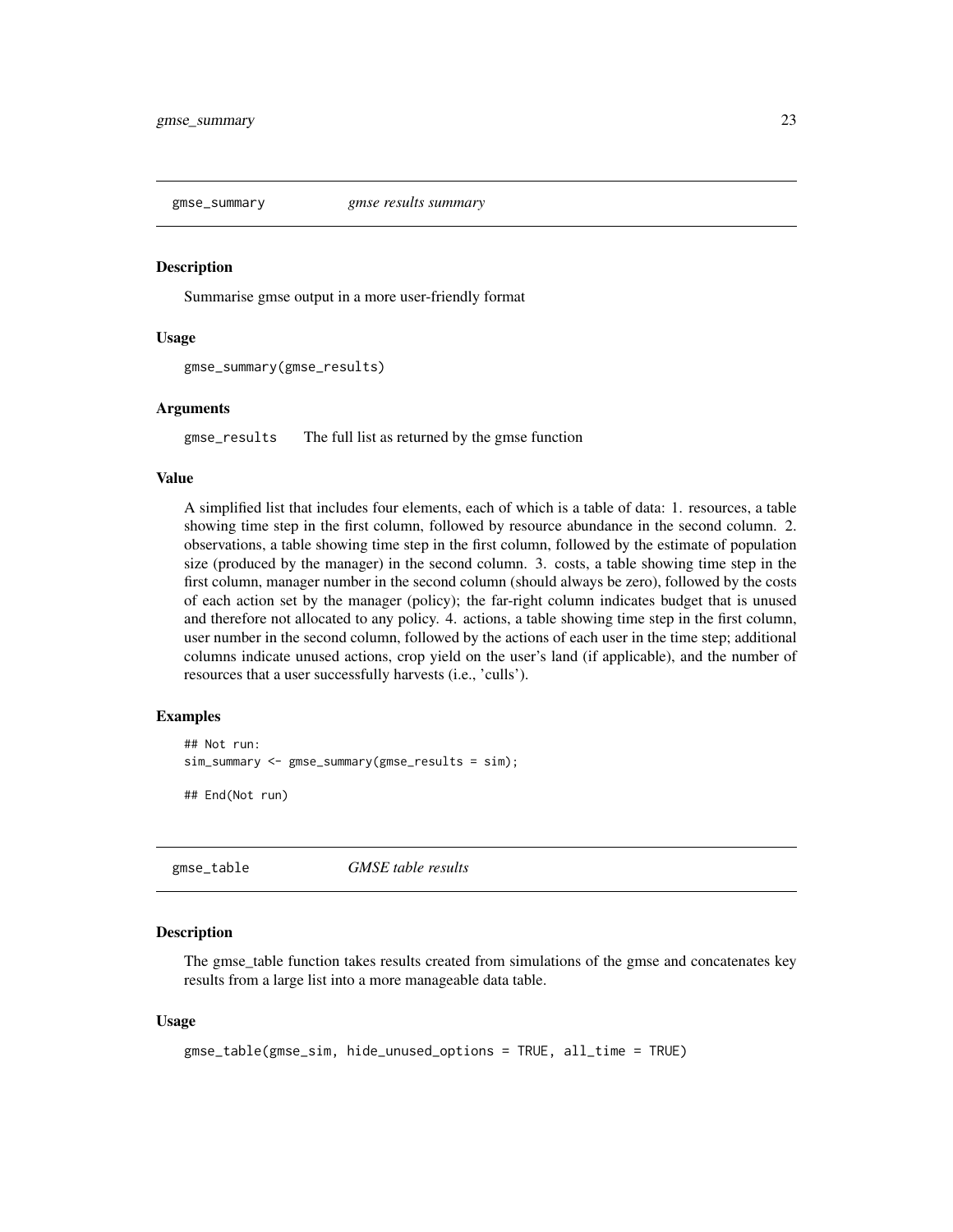# <span id="page-23-0"></span>Arguments

| gmse_sim            | The output of a 'gmse' simulation.                                                                                                                                                                                                                                                      |
|---------------------|-----------------------------------------------------------------------------------------------------------------------------------------------------------------------------------------------------------------------------------------------------------------------------------------|
| hide_unused_options |                                                                                                                                                                                                                                                                                         |
|                     | Whether or not to hide results from policy options when creating the resulting<br>table. If 'TRUE' (default), then policy and user actions that are not allowed in a<br>simulation will not be placed as columns. If 'FALSE', then these columns will<br>be placed with values of 'NA'. |
| all time            | Whether or not results from each time step from the simulation should be indi-<br>vidually placed as a row in the resulting table ('TRUE' by default). If 'FALSE',<br>then only the last row will be placed.                                                                            |

# Value

A table with one or more rows of results, each of which indicates a unique 'gmse' simulation for a given time step. Columns represent key simulation including resource densities, observation estimates, policy, and user actions.

# Examples

```
## Not run:
sim <- gmse(time_max = 10);
sim_table <- gmse_table(gmse_sim = sim);
## End(Not run)
```
ind\_to\_land *Plot resource position on a landscape image output*

# Description

Places individuals (simulated resources) on the landscape for plotting.

#### Usage

```
ind_to_land(inds, land)
```
# Arguments

| inds | A single time step of resources from GMSE                                    |
|------|------------------------------------------------------------------------------|
| land | The landscape array on which interactions between resources and agents occur |

# Value

Returns a landscape in which resources are embedded for a timestep for plotting purposes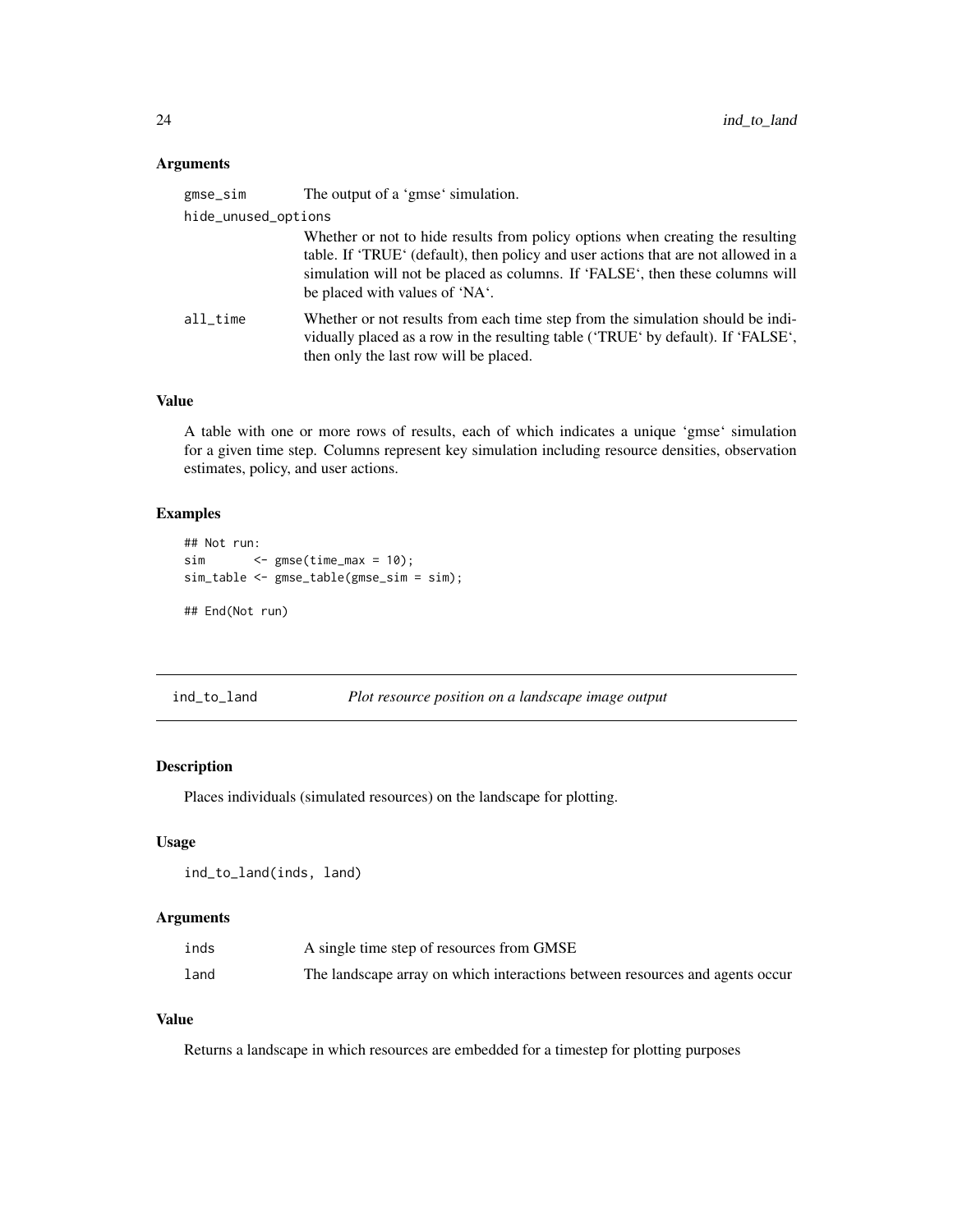# <span id="page-24-0"></span>make\_agents 25

# Examples

```
## Not run:
indis <- ind_to_land(inds=res_t, land=land1);
## End(Not run)
```
make\_agents *Agent initialisation*

# Description

Initialise the agents of the G-MSE model.

# Usage

```
make_agents(model = "IBM", agent_number = 2, type_counts = c(1, 1),
 move = 0, vision = 20, rows = 100, cols = 100)
```
# Arguments

| model        | The type of model being applied (Currently only individual-based $-$ i.e., 'agent-<br>based' – models are allowed)                                                                                                                                                                                                                                                                                      |
|--------------|---------------------------------------------------------------------------------------------------------------------------------------------------------------------------------------------------------------------------------------------------------------------------------------------------------------------------------------------------------------------------------------------------------|
| agent_number | This is the number of agents that are set in the model; agent number does not<br>change during the simulation, and each agent has a unique ID                                                                                                                                                                                                                                                           |
| type_counts  | A vector of how many agents there are of each type (element). The sum of<br>this vector needs to equal the agent_number so that each agent can correctly<br>be assigned a type. Currently, GMSE assumes that there are only two types<br>of agents: managers (type 0) and stakeholders (type 1), and only one manager<br>exists. Future versions of GMSE will allow for different options as requested. |
| move         | This parameter affects the movement of agents each time step. There are mul-<br>tiple types of movement (see obs_move_type in the gmse function), but this<br>parameter determines the distance in cells that an agent will move. Agent move-<br>ment is generally less important than resource movement, and typically does not<br>affect how agents interact with resources                           |
| vision       | This parameter determines the distance around an agent's location within which<br>it can observe resources. This is relevant for some (but not not all) types of<br>observation in the observation model, particularly for density-based estimation<br>(observe_type = $0$ in the gmse() function).                                                                                                     |
| rows         | The number of rows (y-axis) on the simulated landscape; agents are randomly<br>placed somewhere on the landscape array                                                                                                                                                                                                                                                                                  |
| cols         | The number of columns (x-axis) on the simulated landscape; agents are ran-<br>domly placed somewhere on the landscape array                                                                                                                                                                                                                                                                             |

# Value

the\_agents Initialised data frame of agents being modelled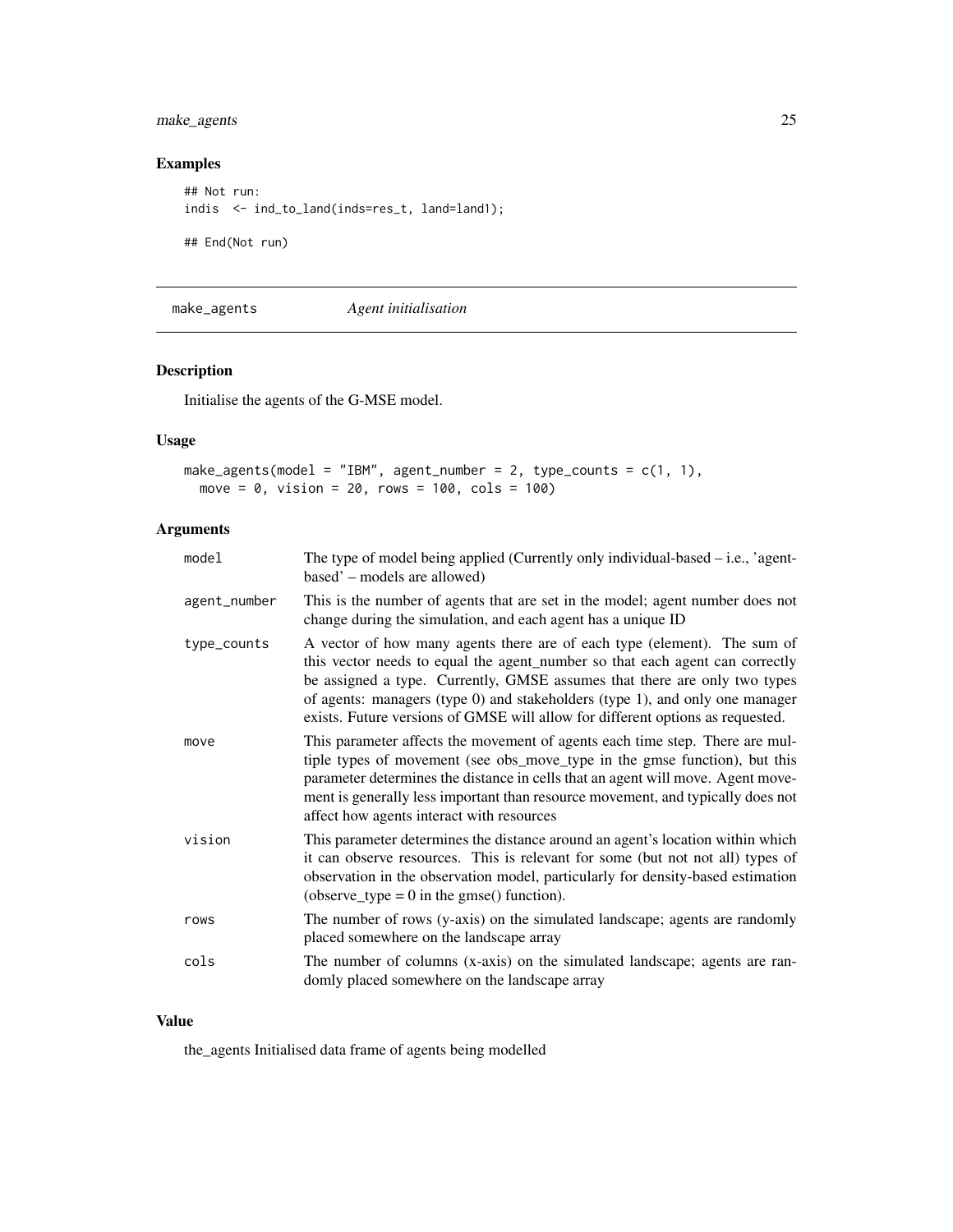# Examples

```
agents \leq make_agents(model = "IBM", agent_number = 2, type_counts = c(1, 1),
move = 0, vision = 20, rows = 100, cols = 100);
```
make\_costs *COST initialisation*

#### Description

Initialise the cost array of the G-MSE model.

# Usage

```
make_costs(AGENTS, RESOURCES, res_opts, lnd_opts, min_cost)
```
# Arguments

| <b>AGENTS</b>    | The array of agents produced in the main gmse() function                                                                                                                                                                                                                                                                                                                                                                                                                                                                                                                                                                                                                                   |
|------------------|--------------------------------------------------------------------------------------------------------------------------------------------------------------------------------------------------------------------------------------------------------------------------------------------------------------------------------------------------------------------------------------------------------------------------------------------------------------------------------------------------------------------------------------------------------------------------------------------------------------------------------------------------------------------------------------------|
| <b>RESOURCES</b> | The resources array produced by the resource function within GMSE                                                                                                                                                                                                                                                                                                                                                                                                                                                                                                                                                                                                                          |
| res_opts         | A binary vector produced by the GMSE function defining what types of stake-<br>holder interactions with resources (scaring, culling, castration, feeding, help_offspring)<br>are permitted                                                                                                                                                                                                                                                                                                                                                                                                                                                                                                 |
| lnd_opts         | A binary vector produced by the GMSE function defining what types of stake-<br>holder interactions with the landscape (tend_crops, kill_crops) are permitted                                                                                                                                                                                                                                                                                                                                                                                                                                                                                                                               |
| $min\_cost$      | The minimum cost that any agent (stakeholder or manager) incurrs for perform-<br>ing one action. This value is also set as an option in the main gmse() func-<br>tion (minimum_cost). This cost is recommended to be set to a value of 10,<br>which gives managers increased precision when adjusting costs. For example,<br>if the mimimum cost for a stakeholder performing an action is low, then a small<br>change in the mimimum cost could halve or double the number of actions per-<br>formed from the manager's perspective, with no options in between; hence the<br>benefit of having a high mimimum cost combined with a higher agent budget<br>(see the main gmse() function) |

# Value

A three dimensional array of initialised cost values for agent (manager and stakeholder) actions of the same dimensions as the ACTION array in GMSE

# Examples

```
## Not run:
COST <- make_costs( AGENTS = AGENTS, RESOURCES = starting_resources,
res_opts = user_res_opts, lnd_opts = user_lnd_opts, min_cost = minimum_cost);
```
## End(Not run)

<span id="page-25-0"></span>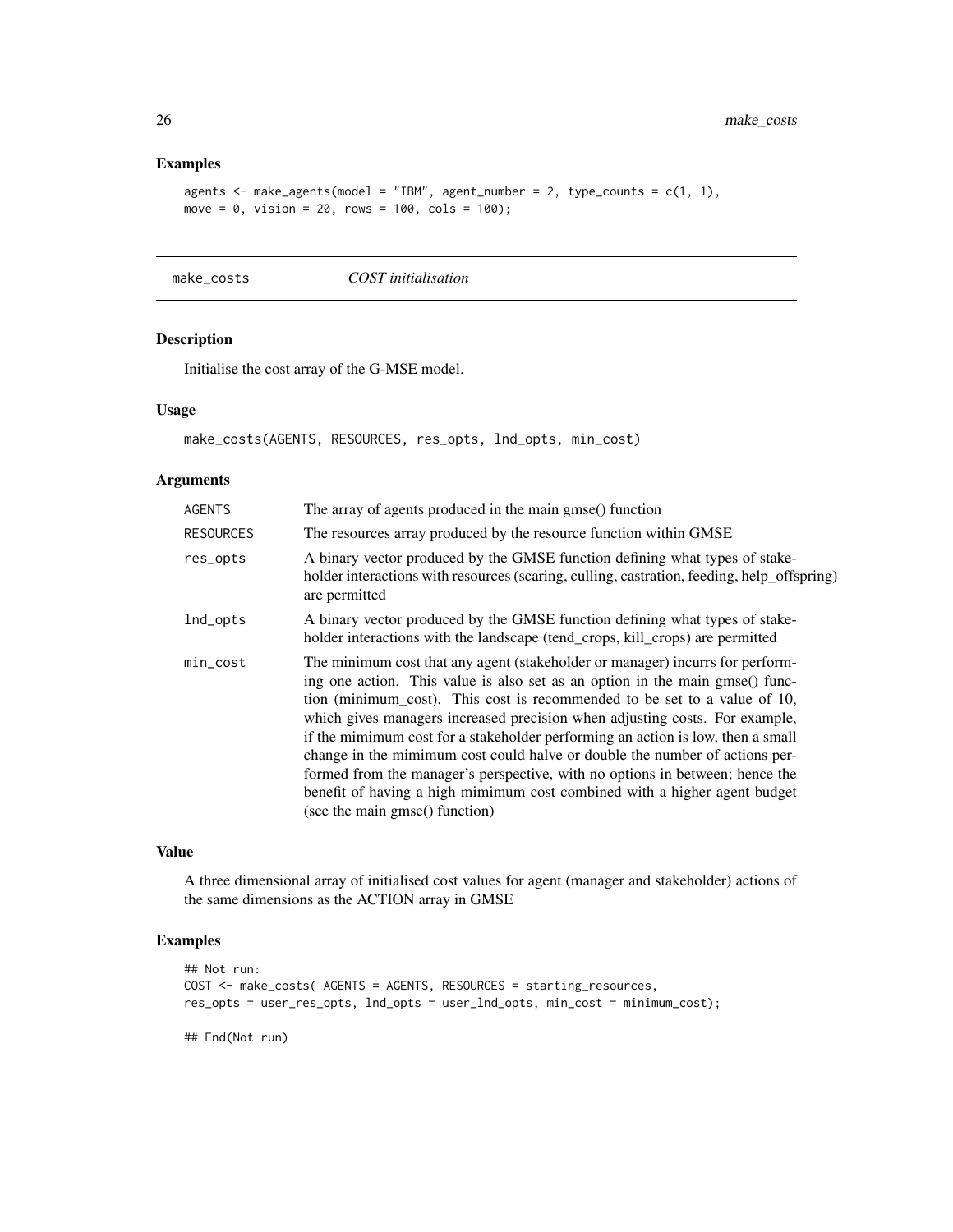<span id="page-26-0"></span>make\_interaction\_array

*Initialise array of resource and landscape-level interactions.*

# Description

Initialise array of resource and landscape-level interactions.

# Usage

```
make_interaction_array(RESOURCES, LAND)
```
# Arguments

| RESOURCES | The resources array produced by the resource function within GMSE            |
|-----------|------------------------------------------------------------------------------|
| LAND      | The landscape array on which interactions between resources and agents occur |

# Examples

```
## Not run:
Jacobian <- make_interaction_array(RESOURCES = starting_resources,
LAND = LANDSCAPE_r);
```
## End(Not run)

```
make_interaction_table
```
*Initialise array of resource and landscape-level interactions.*

# Description

Initialise array of resource and landscape-level interactions.

# Usage

```
make_interaction_table(RESOURCES, LAND)
```
# Arguments

| RESOURCES | The resources array produced by the resource function within GMSE            |
|-----------|------------------------------------------------------------------------------|
| LAND      | The landscape array on which interactions between resources and agents occur |

# Examples

```
## Not run:
interaction_tabl <- make_interaction_table(starting_resources, LANDSCAPE_r);
```
## End(Not run)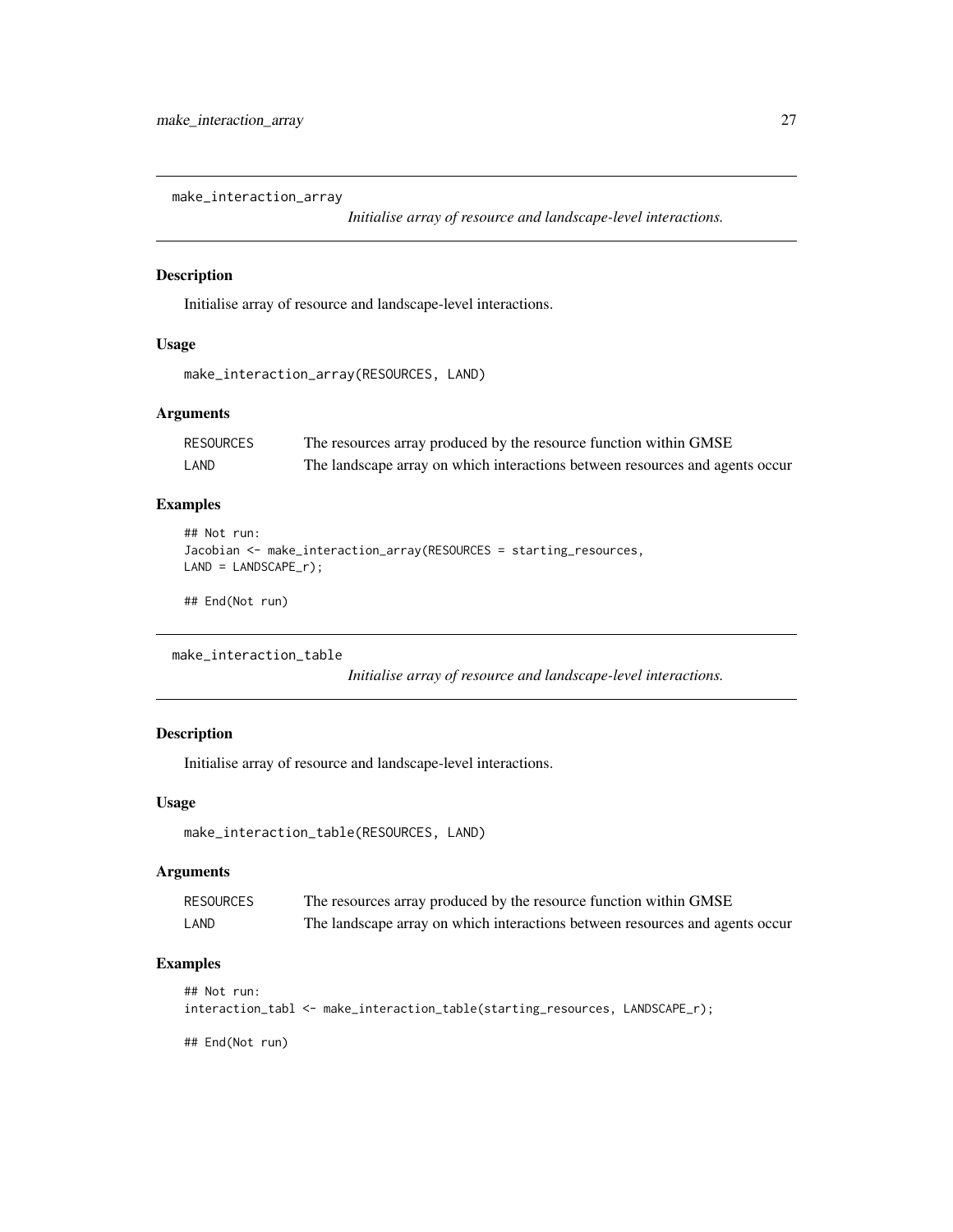<span id="page-27-0"></span>

Initialise the landscape of the G-MSE model.

#### Usage

```
make_landscape(model, rows, cols, cell_types = 1, cell_val_mn = 1,
  cell\_val\_sd = 0, cell\_val\_max = 1, cell\_val\_min = 0, layers = 3,
  ownership = 0, owner_pr = NULL)
```
# Arguments

| model        | The type of model being applied (Currently only individual-based $-$ i.e., 'agent-<br>based' – models are allowed)                                                                                                                 |
|--------------|------------------------------------------------------------------------------------------------------------------------------------------------------------------------------------------------------------------------------------|
| rows         | The dimension of the other side of the landscape (e.g., Longitude)                                                                                                                                                                 |
| cols         | The dimension of one side of the landscape (e.g., Latitude)                                                                                                                                                                        |
| cell_types   | Scalar or vector of all possible types of landscape cells                                                                                                                                                                          |
| cell_val_mn  | Mean cell value (e.g., defining crop output on a cell)                                                                                                                                                                             |
| cell_val_sd  | Standard devation of cell values on a landscape                                                                                                                                                                                    |
| cell_val_max | The maximum value of a cell                                                                                                                                                                                                        |
| cell_val_min | The minimum value of a cell                                                                                                                                                                                                        |
| layers       | The number of layers in the 3D landscape (should usually be 3)                                                                                                                                                                     |
| ownership    | A scalar or vector of agent IDs that own land                                                                                                                                                                                      |
| owner_pr     | The proportion of land owned by each agent with a unique ID. Note that 'owner_pr'<br>must be of the same size as 'ownership', and the order of 'owner_pr' reflects the<br>order of agent IDs to which owned land is being assigned |

#### Value

the\_land A cols by rows landscape with randomly distributed cell types

# Examples

```
land <- make_landscape(model = "IBM", rows = 10, cols = 10, cell_types = 1,
cell\_val\_mn = 1, cell\_val\_sd = 0
```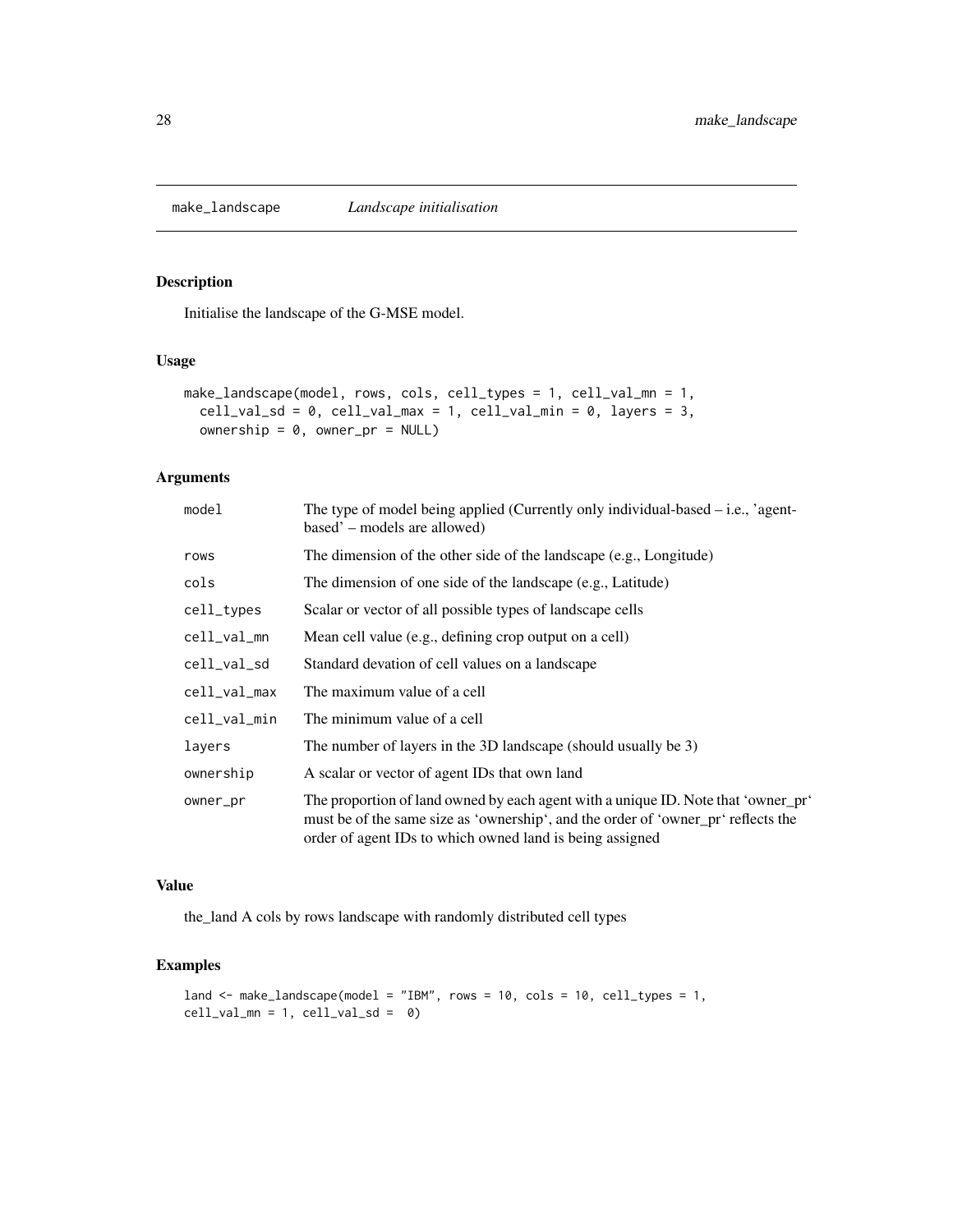<span id="page-28-0"></span>

Initialise the resources of the G-MSE model.

# Usage

```
make_resource(model = "IBM", resource_quantity = 100,
  resource_types = 1, rows = 100, cols = 100, move = 1,
  rm_pr = 0, lambda = 0, consumption_rate = 0.1, max_age = 5)
```
# Arguments

| model             | The type of model being applied (Currently only individual-based $-$ i.e., 'agent-<br>based' – models are allowed)                                                                                                                                                                                                     |
|-------------------|------------------------------------------------------------------------------------------------------------------------------------------------------------------------------------------------------------------------------------------------------------------------------------------------------------------------|
| resource_quantity |                                                                                                                                                                                                                                                                                                                        |
|                   | The total number of resources being initialised (e.g., the population size of the<br>resource at the first time step)                                                                                                                                                                                                  |
| resource_types    | The number of resource types that exist. Currently, only one resource type is<br>recommended, but future versions of GMSE will include multiple resource types<br>if requested                                                                                                                                         |
| rows              | The number of rows (y-axis) on the simulated landscape; resources are randomly<br>placed somewhere on the landscape array                                                                                                                                                                                              |
| cols              | The number of columns (x-axis) on the simulated landscape; resources are ran-<br>domly placed somewhere on the landscape array                                                                                                                                                                                         |
| move              | This parameter affects the movement of resources each time step. There are<br>multiple types of movement (see res_move_type in the gmse function), but this<br>parameter determines the distance in cells that a resource will move                                                                                    |
| $rm\_pr$          | This parameter sets the baseline probability of resource removal (death) per time<br>step; this probability can be affected by user actions or carrying capacity, so a<br>probability of zero does not ensure that resources will necessarily persist until<br>the end of the simulation                               |
| lambda            | This is the parameter for Poisson random sampling affecting birthrate; each re-<br>source gives birth to Poisson(lambda) offspring in the resource model                                                                                                                                                               |
| consumption_rate  |                                                                                                                                                                                                                                                                                                                        |
|                   | Rate at which resource consumes crops on landscape; consumption affects the<br>landscape by decreasing values on the landscape array (which may, e.g., be in-<br>terpreted as crop production being decreased), and might also affect resource<br>demographic parameters depending on other global options set in GMSE |
| max_age           | Maximum age allowed for a resource to be (in time steps)                                                                                                                                                                                                                                                               |
|                   |                                                                                                                                                                                                                                                                                                                        |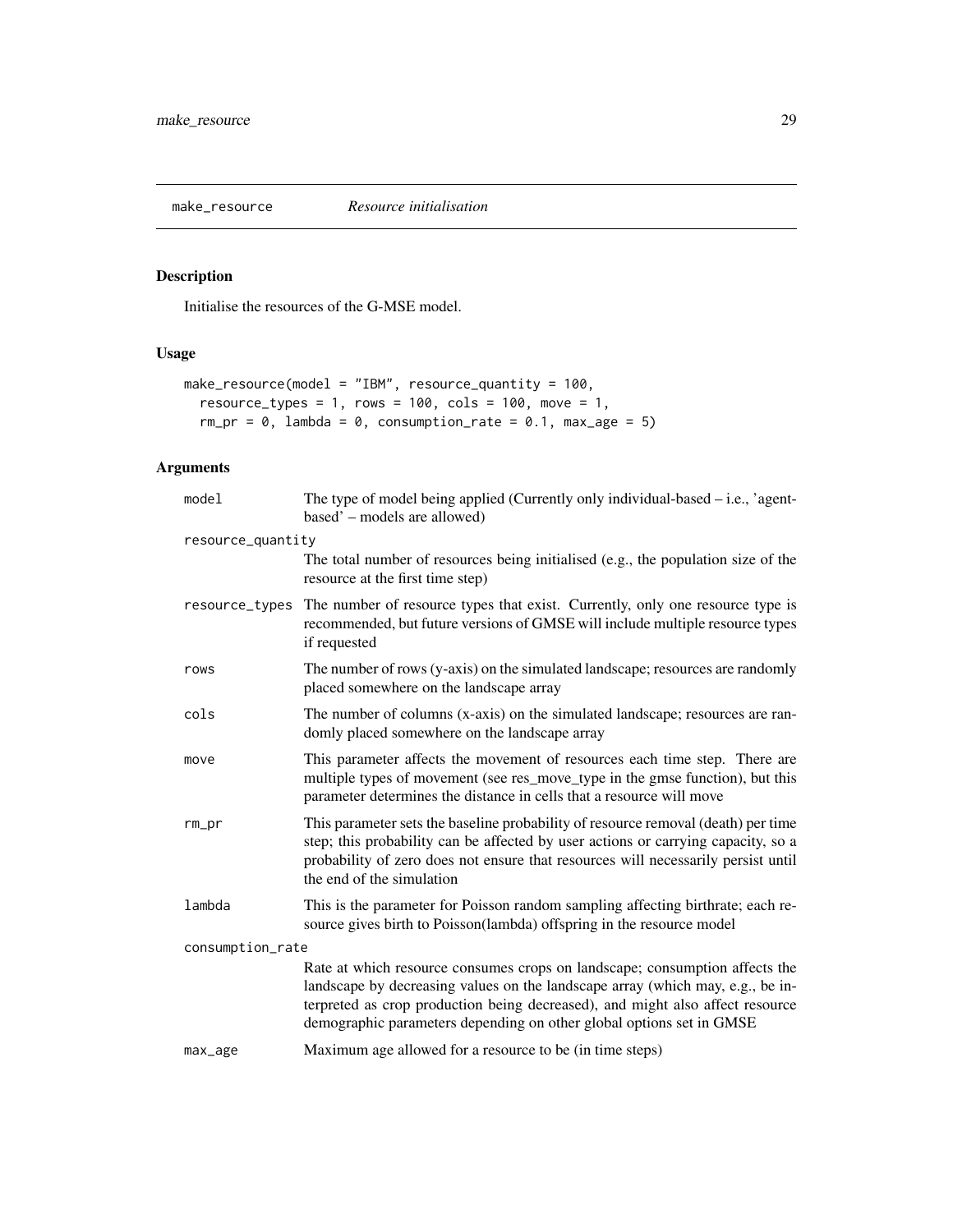# <span id="page-29-0"></span>Value

the\_resources Initialised data frame of resources being modelled

# Examples

```
resource <- make_resource(model = "IBM", resource_quantity = 100,
resource_types = 1, rows = 100, cols = 100, move = 1, rm_pr = 0, lambda = 0,
consumption_rate = 0.5, max_age = 5);
```
make\_utilities *Utility initialisation*

# Description

Initialise the utilities of the G-MSE model.

# Usage

make\_utilities(AGENTS, RESOURCES)

# Arguments

| AGENTS           | The array of agents produced in the main gmse() function          |
|------------------|-------------------------------------------------------------------|
| <b>RESOURCES</b> | The resources array produced by the resource function within GMSE |

#### Value

A three dimensional ACTION array of initialised agent (manager and stakeholder) actions of the same dimensions as the COST array in GMSE

# Examples

```
## Not run:
ACTION <- make_utilities(AGENTS = AGENTS, RESOURCES = starting_resources);
## End(Not run)
```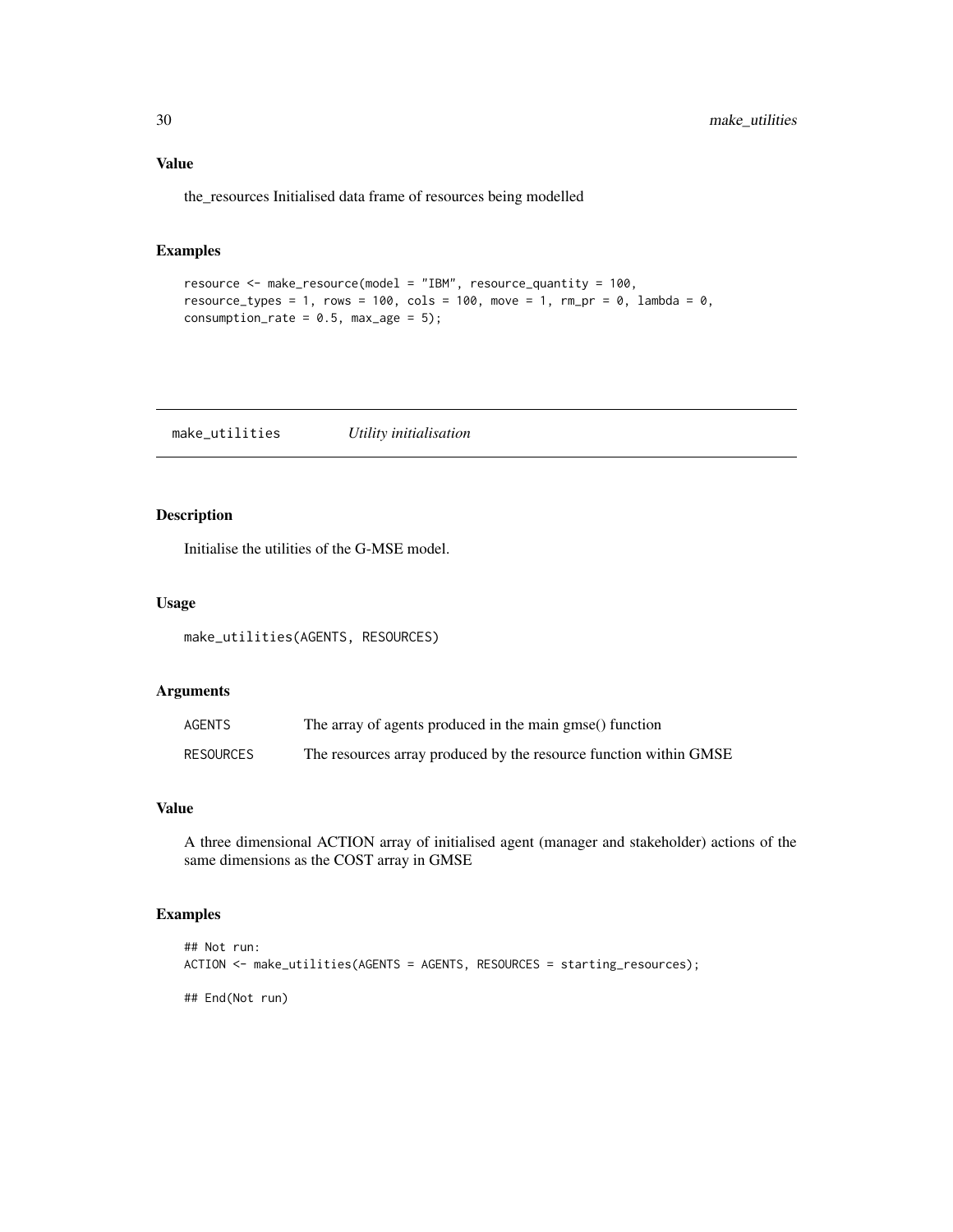<span id="page-30-0"></span>manager *Manager model*

# Description

A model of manager decisions for a single time step. Managers set costs for user actions.

#### Usage

```
manager(RESOURCES = NULL, AGENTS = NULL, LAND = NULL, PARAS = NULL,
  COST = NULL, ACTION = NULL, INTERACT = NULL, inter_tabl = NULL,
  OBSERVATION = NULL, model = "IBM")
```
#### Arguments

| <b>RESOURCES</b> | The resources array produced by the resource function within GMSE                                                  |
|------------------|--------------------------------------------------------------------------------------------------------------------|
| <b>AGENTS</b>    | The array of agents produced in the main gmse() function                                                           |
| LAND             | The landscape array on which interactions between resources and agents occur                                       |
| PARAS            | The vector of parameters that hold global and dynamic parameter values used<br>by GMSE                             |
| <b>COST</b>      | A three dimensional array of cost values for agent (manager and stakeholder)<br>actions                            |
| ACTION           | A three dimensional array of agent (manager and stakeholder) actions                                               |
| INTERACT         | An interaction (Jacobian) matrix of resources & landscape layer effects                                            |
| inter_tabl       | Interaction table indexing types with the INTERACT matrix                                                          |
| OBSERVATION      | The array of resource observations from the observation model, used to estimate<br>abundance of resources          |
| model            | The type of model being applied (Currently only individual-based $-$ i.e., 'agent-<br>based' – models are allowed) |
| $\cdots$         | Other arguments to be passed to a user-defined model                                                               |
|                  |                                                                                                                    |

# Value

The manager function outputs an R list that includes five separate arrays, including (1) an new RESOURCES array, (2) a new AGENTS array, (3) a new LAND array, (4) a new ACTIONS array, and a new (5) COST array, each of which might be affected by the user function. The new arrays can then be read back into the broader GMSE function, thereby affecting the input into the user, resource, and observation models.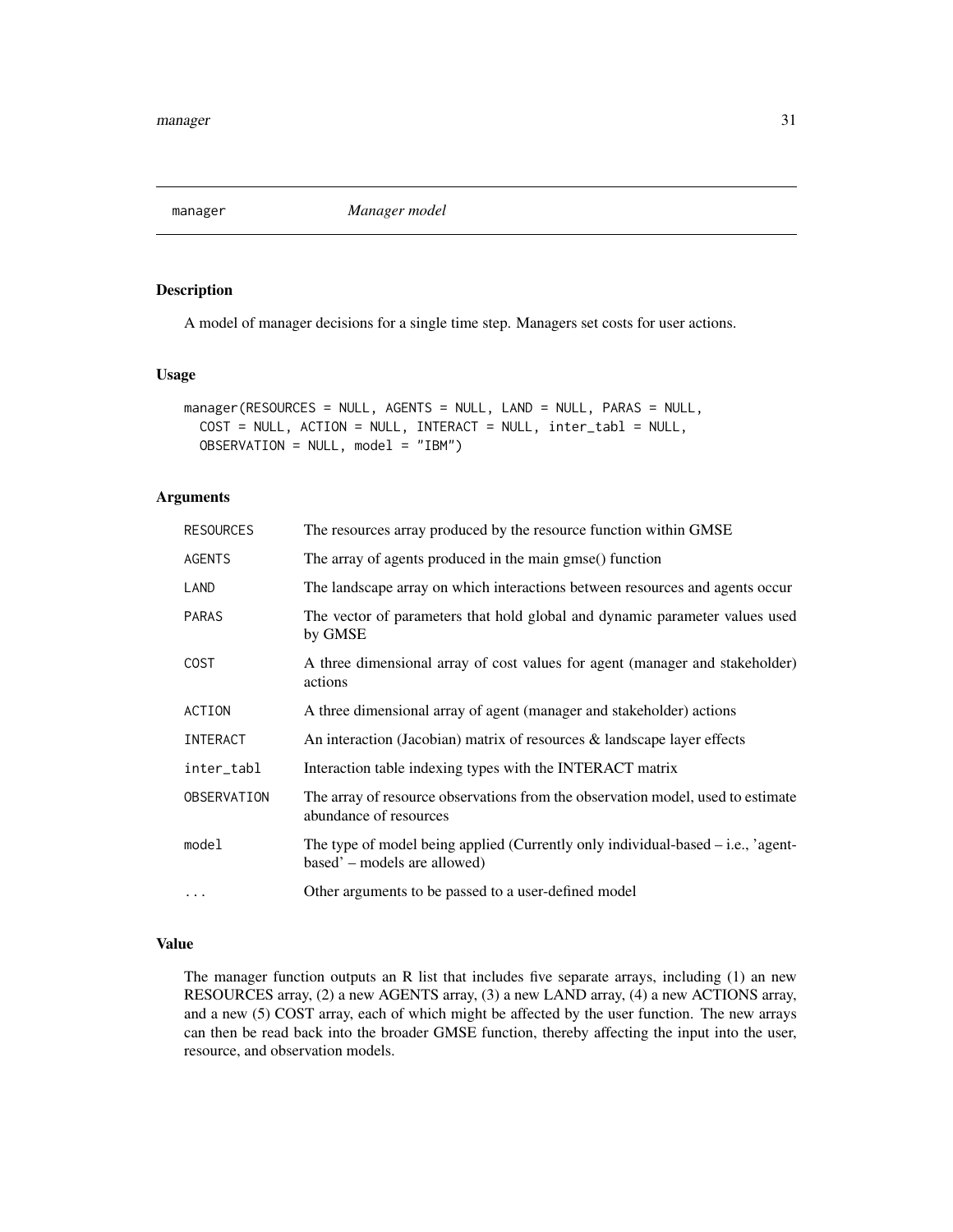# Examples

```
## Not run:
MANAGER_OUT <- run_manage(RESOURCE_c = RESOURCES, LANDSCAPE_c = LAND,
PARAMETERS_c = PARAS, AGENT_c = AGENTS, COST_c = COST, ACTION_c = ACTION,
JACOBIAN_c = INTERACT, INTERACT_c = inter_tabl, OBSERVATION_c = OBSERVATION);
```
## End(Not run)

observation *Observation model*

# Description

A simulation of techniques (e.g., capture-mark-recapture) for estimating population size and poperties.

#### Usage

```
observation(RESOURCES = NULL, LAND = NULL, PARAS = NULL,
  AGENTS = NULL, inter_tabl = NULL, fixed_mark = FALSE,
  times_observe = 1, res_min_age = 0, agent_type = 0, type_cat = 1,
 observe_type = 0, res_move\_obs = FALSE, model = "IBM")
```
#### Arguments

| <b>RESOURCES</b> | The resources array produced by the resource function within GMSE                                                                                                                                                                                                                                                                                                                                                        |
|------------------|--------------------------------------------------------------------------------------------------------------------------------------------------------------------------------------------------------------------------------------------------------------------------------------------------------------------------------------------------------------------------------------------------------------------------|
| LAND             | The landscape array on which interactions between resources and agents occur                                                                                                                                                                                                                                                                                                                                             |
| <b>PARAS</b>     | The vector of parameters that hold global and dynamic parameter values used<br>by GMSE                                                                                                                                                                                                                                                                                                                                   |
| <b>AGENTS</b>    | The array of agents produced in the main gmse() function                                                                                                                                                                                                                                                                                                                                                                 |
| inter_tabl       | Interaction table indexing types with the INTERACT matrix                                                                                                                                                                                                                                                                                                                                                                |
| fixed_mark       | Fixed number of individuals marked? (A number, or FALSE)                                                                                                                                                                                                                                                                                                                                                                 |
| times_observe    | Number of times that the observations are made (e.g., managers go out sampling<br>n times in an area of the landscape)                                                                                                                                                                                                                                                                                                   |
| res_min_age      | Minimum age of the resource being sampled (default $= 1$ )                                                                                                                                                                                                                                                                                                                                                               |
| agent_type       | The type of agent doing the observing (default = $0$ )                                                                                                                                                                                                                                                                                                                                                                   |
| type_cat         | The category of agent type (first 4 columns) doing observing; this will almost<br>always be 1, so type 0 agents (managers, of which there is always one by default)<br>will perform the observations                                                                                                                                                                                                                     |
| observe_type     | The type of method used to do the observing. For types of observation exist: $(1)$<br>Density based observation, where observers count all of the resources within a<br>subset of the landscape (the manager function can then later estimate total re-<br>source number from this estimate). (2) Mark-recapture based observation, where<br>observers tag a fixed number of randomly sampled resources on the landscape |

<span id="page-31-0"></span>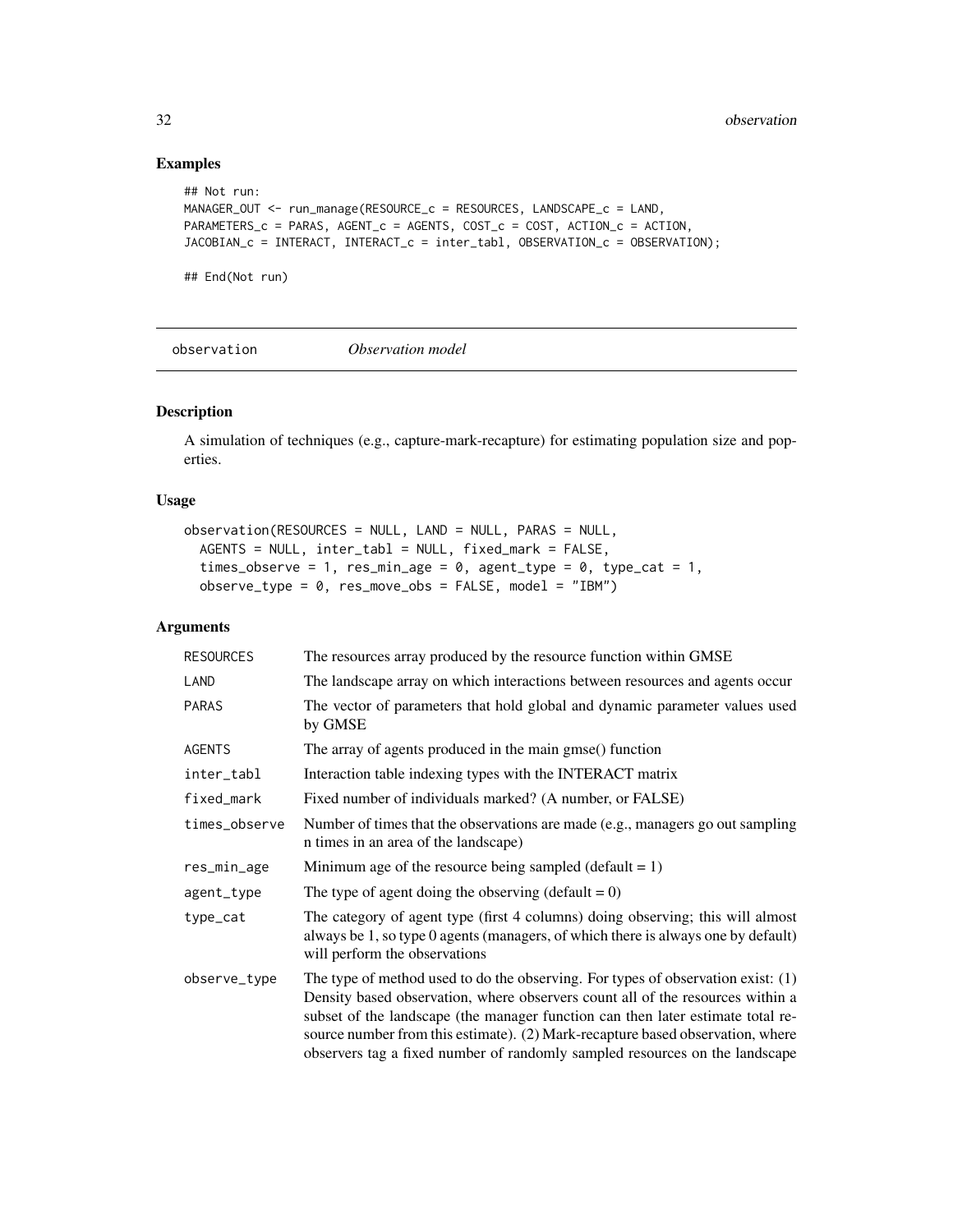<span id="page-32-0"></span>

|              | some number of 'times'; some of these resources marks are later interpreted as<br>marks ('fixed_mark') while the rest are interpreted as recaptures. (3) Transect<br>based observation, where observers sample a linear transect, observing all re-<br>sources on the transect one row of landscape cells at a time, until all landscape<br>cells are sampled; between samples, resources might move generating observa-<br>tion error. (4) Block based sampling, which is very similar to Transect based<br>sampling; here observers instead sample square blocks of a landscape, counting<br>resources one block at a time, until the whole landscape is sampled; between |
|--------------|-----------------------------------------------------------------------------------------------------------------------------------------------------------------------------------------------------------------------------------------------------------------------------------------------------------------------------------------------------------------------------------------------------------------------------------------------------------------------------------------------------------------------------------------------------------------------------------------------------------------------------------------------------------------------------|
| res_move_obs | samples resources might move generating observation error.<br>Defines whether or not resources move during observation (default = FALSE).<br>Note that if this is FALSE, then observation methods (observe_type) 3 and 4<br>produce no observation error                                                                                                                                                                                                                                                                                                                                                                                                                    |
| model        | The type of model being applied (Currently only individual-based $-$ i.e., 'agent-<br>based' - models are allowed)                                                                                                                                                                                                                                                                                                                                                                                                                                                                                                                                                          |
|              | Other arguments to be passed to a user-defined model                                                                                                                                                                                                                                                                                                                                                                                                                                                                                                                                                                                                                        |

# Value

The observation function outputs an R list that includes three separate arrays, including (1) an new OBSERVATION array that holds observed resources and their traits with additional columns indicating when the resources were observed (relevant, e.g., for mark-recapture), (2) a new AGENTS array, and (3) a new PARAS array, each of which might be affected by the user function. The new arrays can then be read back into the broader GMSE function, thereby affecting the input into the management, user, and resource models.

#### Examples

```
## Not run:
OBSERVATION_NEW <- observation(RESOURCES = RESOURCES, LAND = LANDSCAPE_r,
PARAS = paras, AGENTS = AGENTS, inter_tabl = interaction_tabl, fixed_mark = fxo,
times_observe = tmo, res_min_age = rma, agent_type = 0, type_cat = 1, observe_type = obt,
res_move_obs = rmo);
```
## End(Not run)

plot\_gmse\_effort *Plot the effort made by each user for each action*

# Description

Produce a five panel plot in which each panel compares the permissiveness of each action (scaring, culling, etc.) from the manager with the effort put into each action by individual users.

#### Usage

```
plot_gmse_effort(sim_results)
```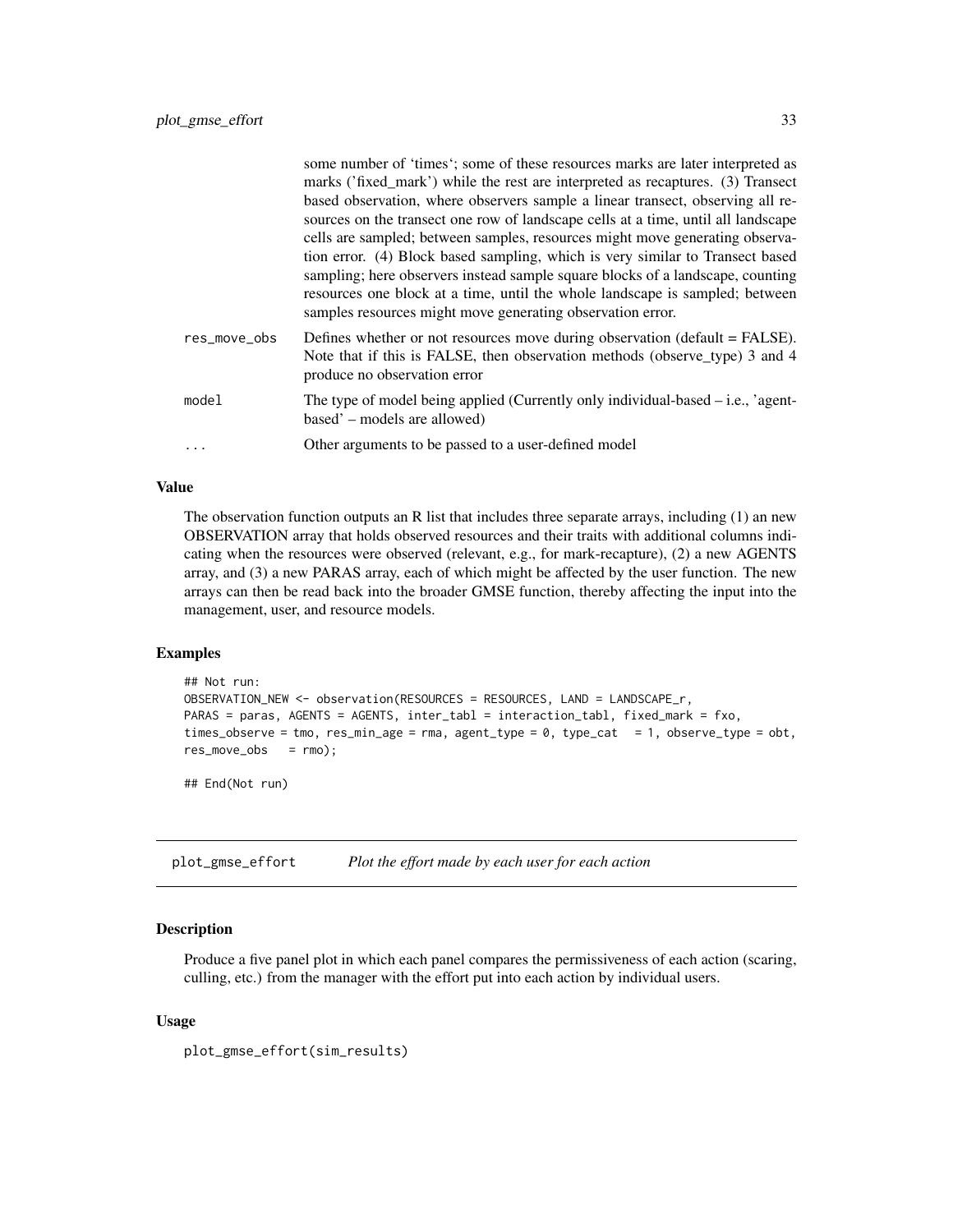#### <span id="page-33-0"></span>Arguments

sim\_results Output from gmse to be plotted.

#### Value

This function plots the permissiveness that each manager exhibits for each user action (scaring, culling, etc.) and the effort that each individual user puts into each action over time. On the left axis, permissiveness is calculated as 100 minus the percent of the manager's budget put into increasing the cost of a particular action, so, e.g., if a manager puts all of their effort into increasing the cost of culling, then permissiveness of culling is 0; if they put none of their effort into increasing the cost of culling, then permissiveness of culling is 100. On the right axis, percentage of user action expended is the percent of a user's budget put into a particular action (note, these might not add up to 100 because users are not forced to use their entire budget). Coloured lines that are above black lines could potentially (cautiously) be interpreted as conflict between managers and users.

#### Examples

```
## Not run:
plot_gmse_effort(sim_results = sim);
```
## End(Not run)

plot\_gmse\_results *Plot the results of a gmse simulation*

#### Description

Produce six panels on a plot showing resource distribution, owned land, resource dynamics and estimates, stake-holder yield, and action costs and actions made.

### Usage

plot\_gmse\_results(sim\_results)

#### Arguments

sim\_results Output from gmse to be plotted.

#### Value

This function plots the dynamics of GMSE resource, observation, managemer, and user models in six separate sub-panels. (1) Upper left panel: Shows the locations of resources on the landscape (black dots); landscape terrain is also shown in brown, but at the moment, this is only cosmetic and does not reflect anything occurring in the model. (2) Upper right panel: Shows ownership of land by agents; land is divided proportional based on parameters set in gmse() and colours correspond with other subplots. If agent utilities and actions are restricted to land ('land\_ownership' in the gmse() function), then this gives some idea of where actions are being performed and where resources are affecting the landscape. (3) Middle left panel: Shows the actual population abundance (black solid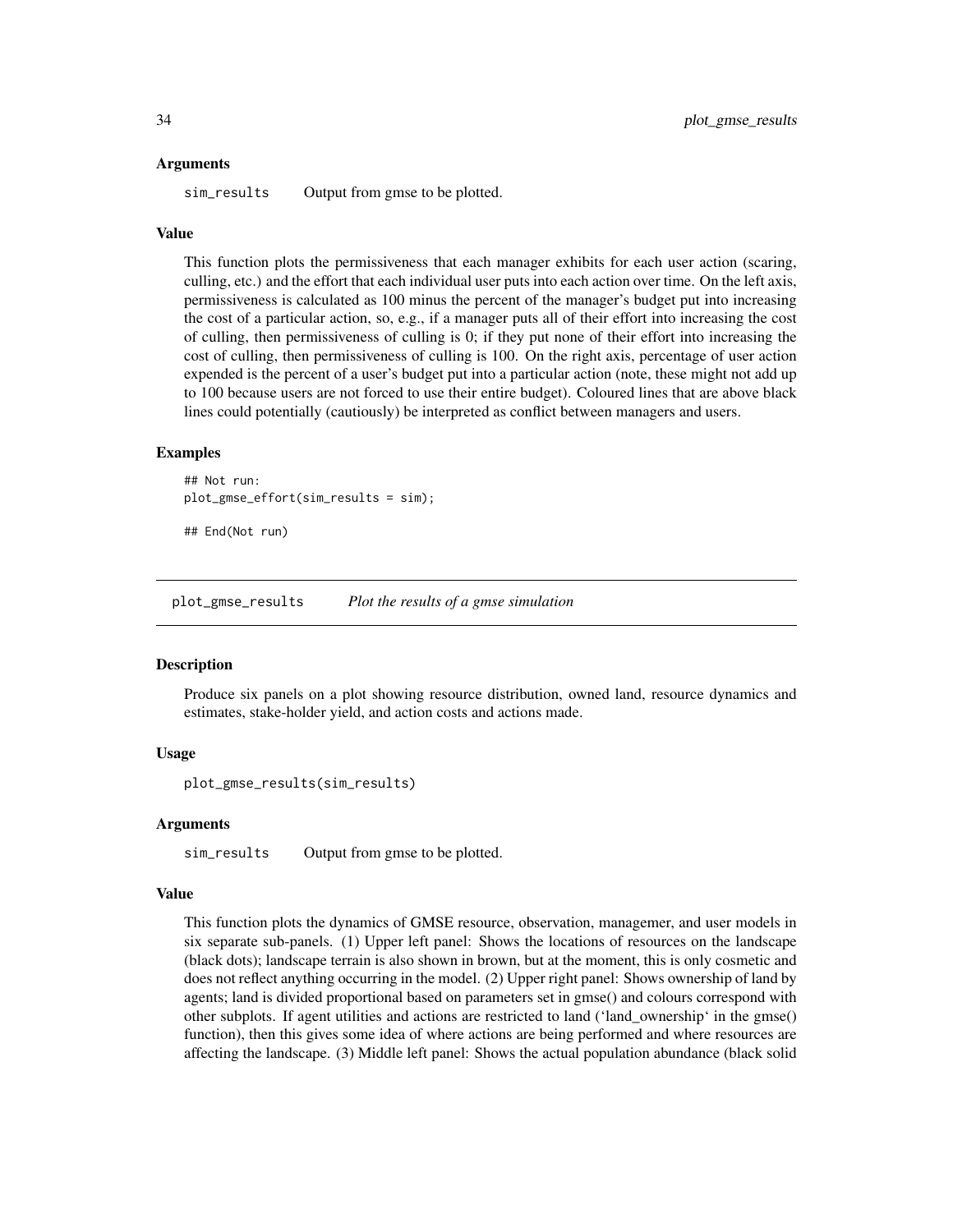<span id="page-34-0"></span>rec.n 35

line) and the population abundance estimated by the manager (blue solid line; shading indicates 95 percent confidence intervals) over time. The dotted red line shows the resource carrying capacity (death-based) and the dotted blue line shows the target for resource abundance as set in the gmse() function; the orange line shows the total percent yield of the landscape (i.e., 100 percent means that resources have not decreased yield at all, 0 percent means that resources have completely destroyed all yield). (4) Middle right panel: Shows the raw landscape yield for each stakeholder (can be ignored if 'land\_ownership' is FALSE) over time; colours correspond to land ownership shown in the upper right panel. (5) Lower left panel: The cost of stakeholders performing actions over time, as set by the manager. (6) Lower right panel: The total number of actions performed by all stakeholders over time.

# Examples

```
## Not run:
plot_gmse_results(sim_results = sim);
## End(Not run)
```
#### rec.n *R data for recruitment used in SI4 vignette*

# Description

This object contains SI4 vignette simulation output

#### Usage

rec.n

# Format

a set of gmse\_apply output examples

# Author(s)

Brad Duthie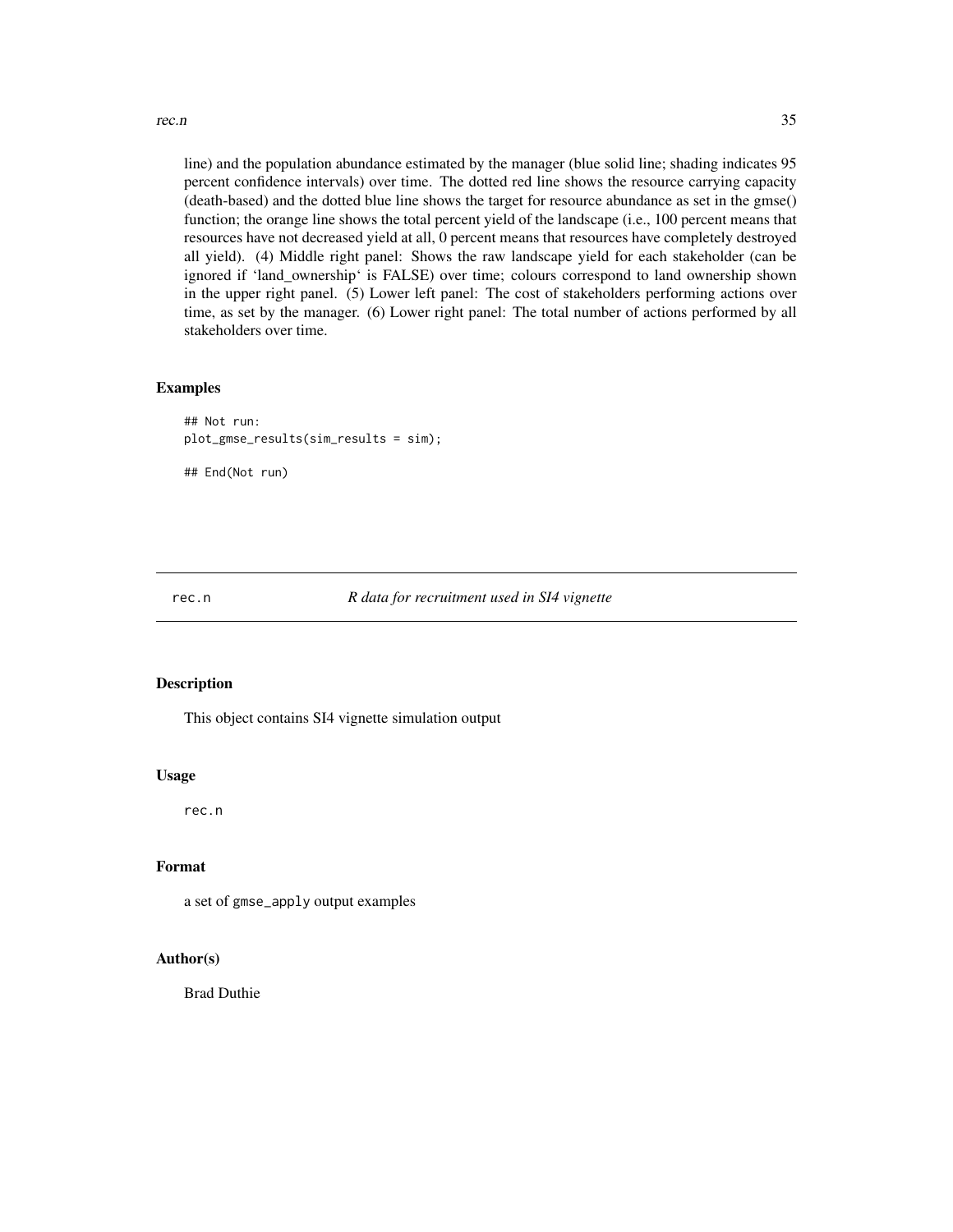<span id="page-35-0"></span>

A population model of resource (including population) dynamics for a single time step.

#### Usage

```
resource(RESOURCES = NULL, LAND = NULL, PARAS = NULL,
 model = "IBM")
```
# Arguments

| RESOURCES    | The resources array produced by the resource function within GMSE                                                  |
|--------------|--------------------------------------------------------------------------------------------------------------------|
| LAND         | The landscape array on which interactions between resources and agents occur                                       |
| <b>PARAS</b> | The vector of parameters that hold global and dynamic parameter values used<br>by GMSE                             |
| model        | The type of model being applied (Currently only individual-based $-$ i.e., 'agent-<br>based' – models are allowed) |

# Value

The resource function outputs an R list that includes three separate arrays, including (1) an new RESOURCES array, (2) a new LAND array, (3) a new PARAS array, each of which might be affected by the user function. The new arrays can then be read back into the broader GMSE function, thereby affecting the input into the observation, management, and user models.

# Examples

```
## Not run:
RESOURCE_NEW <- resource(RESOURCES = RESOURCES, LAND = LANDSCAPE_r,
PARAS = paras, model = "IBM");
```
## End(Not run)

ssb.n *R data for spawning stock biomass used in SI4 vignette*

# Description

This object contains SI4 vignette simulation output

#### Usage

ssb.n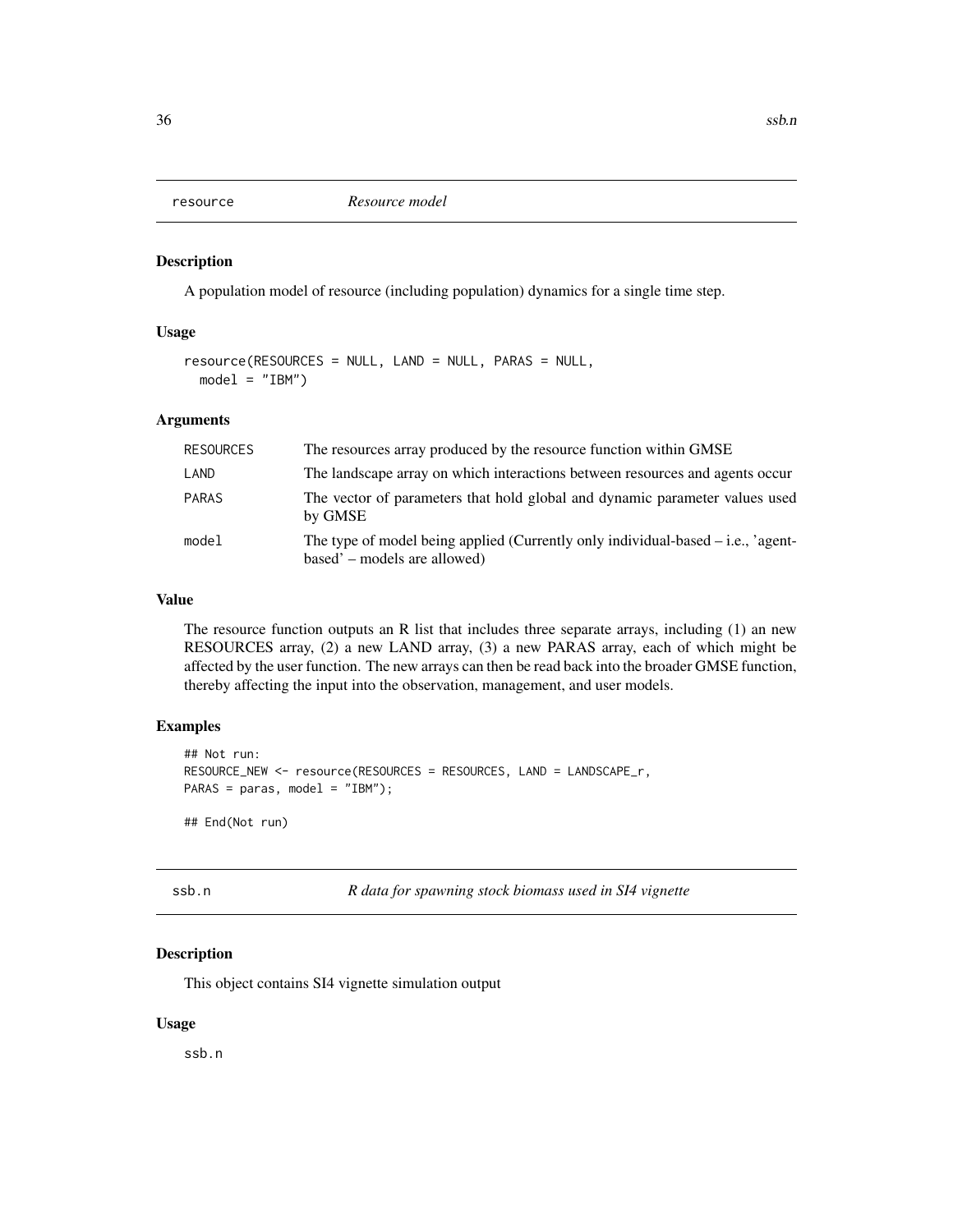<span id="page-36-0"></span> $\frac{1}{37}$ 

# Format

a set of gmse\_apply output examples

#### Author(s)

Brad Duthie

user *User model*

# Description

A model of user decisions for a single time step. These decisions result in stakeholder actions that can potentially affect resources and the landscape in a GMSE simulation.

#### Usage

```
user(RESOURCES = NULL, AGENTS = NULL, LAND = NULL, PARAS = NULL,
  COST = NULL, ACTION = NULL, INTERACT = NULL, inter_tabl = NULL,
 model = "IBM")
```
#### Arguments

| <b>RESOURCES</b> | The resources array produced by the resource function within GMSE                                                  |
|------------------|--------------------------------------------------------------------------------------------------------------------|
| <b>AGENTS</b>    | The array of agents produced in the main gmse() function                                                           |
| LAND             | The landscape array on which interactions between resources and agents occur                                       |
| <b>PARAS</b>     | The vector of parameters that hold global and dynamic parameter values used<br>by GMSE                             |
| <b>COST</b>      | A three dimensional array of cost values for agent (manager and stakeholder)<br>actions                            |
| ACTION           | ACTION A three dimensional array of agent (manager and stakeholder) actions                                        |
| <b>INTERACT</b>  | An interaction (Jacobian) matrix of resources $\&$ landscape layer effects                                         |
| inter_tabl       | Interaction table indexing types with the INTERACT matrix                                                          |
| model            | The type of model being applied (Currently only individual-based $-$ i.e., 'agent-<br>based' – models are allowed) |
| $\ddotsc$        | Other arguments to be passed to a user-defined model                                                               |

# Value

The user function outputs an R list that includes five separate arrays, including (1) an new RE-SOURCES array, (2) a new AGENTS array, (3) a new LAND array, (4) a new ACTIONS array, and a new (5) COST array, each of which might be affected by the user function. The new arrays can then be read back into the broader GMSE function, thereby affecting the input into the resource, observation, and management models.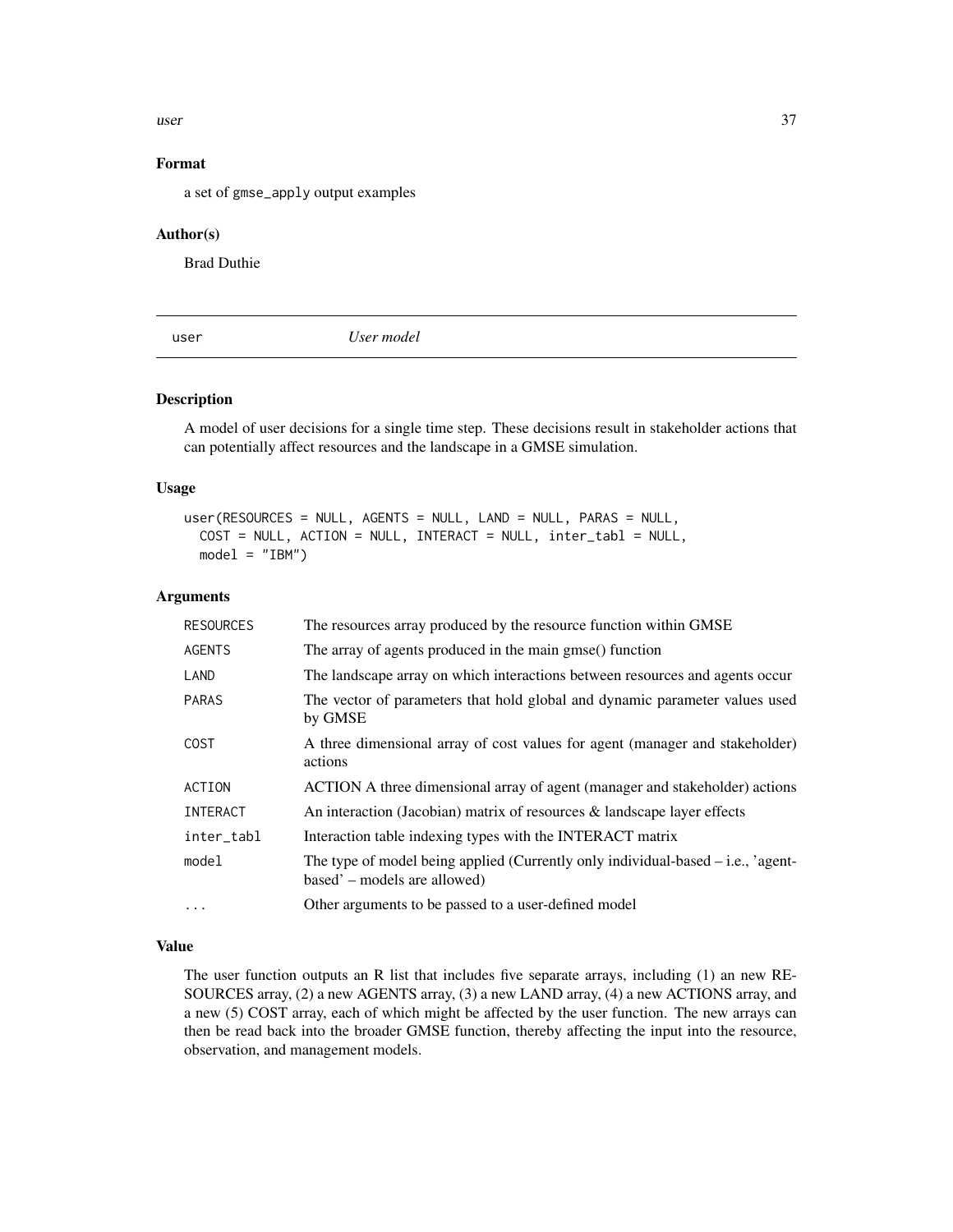# Examples

```
## Not run:
USERS <- user(RESOURCES = RESOURCES, AGENTS = AGENTS, LAND = LANDSCAPE_r,
PARAS = paras, COST = COST, ACTION = ACTION, INTERACT = Jacobian,
inter_tabl = interaction_tabl, model = "IBM");
```
## End(Not run)

utility\_layer *Utility layer for initialisation.*

#### Description

Function to initialise a layer of the UTILITY array of the G-MSE model.

#### Usage

utility\_layer(agent\_IDs, agent\_number, res\_types)

# Arguments

| agent_IDs    | Vector of agent IDs to use (including -1 and -2, which indicate direct actions to<br>the landscape and resources, respectively) |
|--------------|---------------------------------------------------------------------------------------------------------------------------------|
| agent_number | The number of agents to use (length of agent IDs)                                                                               |
| res_types    | The number of unique resource types (cols 2-4 of RESOURCES); for now, this<br>should always be 1                                |

# Value

A layer of the COST or ACTION array, as called in building either make\_costs or make\_utilities, respectively. This layer corresponds to the costs or actions of a single agent, with the larger array in in which it is placed including all agents

# Examples

```
## Not run:
UTIL_LIST <- utility_layer(agent_IDs, agent_number, res_types);
```
## End(Not run)

<span id="page-37-0"></span>